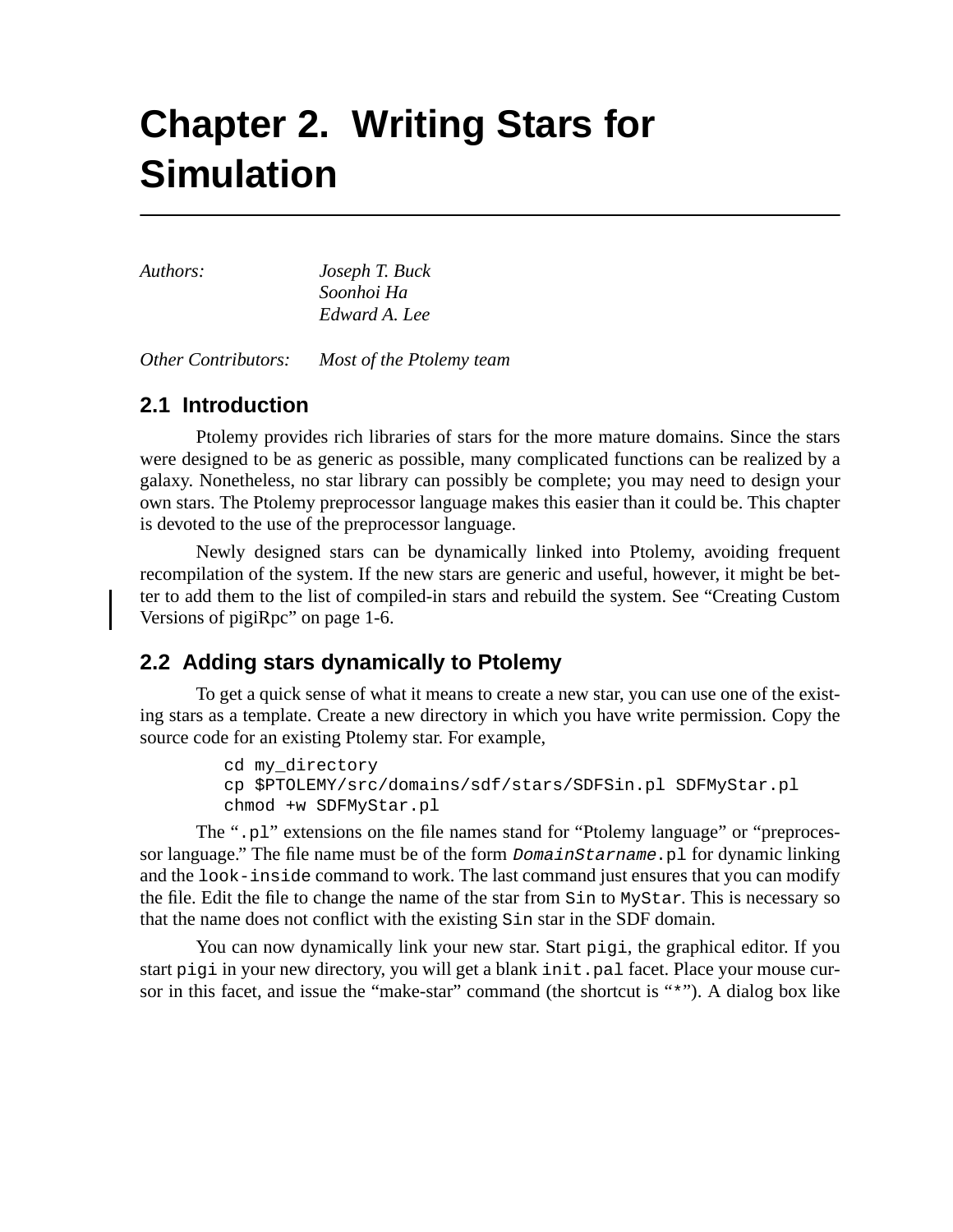the following will appear:

| Make Star            |             |  |
|----------------------|-------------|--|
| Star name:           |             |  |
| Domain:              | SDF         |  |
| Star src directory:  | "user_nate/ |  |
| Pathname of Palette: | ./user.pal  |  |
| <b>DK</b>            | Cancel      |  |

Enter the name of the star, MyStar, its domain, SDF, the location of the directory that defines it, such as ~user\_name/my\_directory, and the name of palette in which you would like its icon to appear, user.pal. The star will be compiled and dynamically linked with the Ptolemy executable. An icon for it will appear in the facet user, pal. Try using this in a simple system.

Three details about dynamic linking may prove useful:

- If the name of the star source directory has a /src/ component, pigi will replace this with  $\sqrt{obj}$ .  $\frac{SPTARCH}{depth}$  depending on the type of machine you are running, to get the name of the directory in which to store the object file. This is especially useful if you are jointly doing development with others who use a different type of machine. If there is no /src/ component in the name, then the object file is placed in the same directory with the source file.
- If there is a file named Makefile or makefile in the object file directory, pigi will run the make program, using the makefile to create the object file (or make sure it is up to date). If there is no makefile, pigi will run a make-like procedure on its own, running the preprocessor as needed to produce the C++ source files, then running the  $C_{++}$  compiler to create the object file. By default, the  $C_{++}$ compiler will be told to look for include files in the kernel directory and the domain-specific kernel and star directories; if this is not adequate, then you need to write a makefile. Once compilation (if any) is complete, the dynamic linker is used to load the star into the system. Compilation errors, if any, will appear in a popup window.
- Whenever the definition of a star is changed so that the new definition has different I/O ports, the icon must be updated as well. You can do this by calling *makestar* again to replace the old icon with a new one.

If the linking fails, one of the following situations may apply:

- Whoever installed Ptolemy did not install the compiler.
- The compiler is not configured correctly. If you are using a prebuilt compiler obtained from the Ptolemy ftp site, you may need to set some environment variables if your Ptolemy installation is not at /users/ptolemy. See Appendix A of the Ptolemy *User's Manual* for more information.
- A spurious makefile exists in your directory. If a makefile exists in your directory, Ptolemy will attempt to use it to compile your star. Remove it, and try again.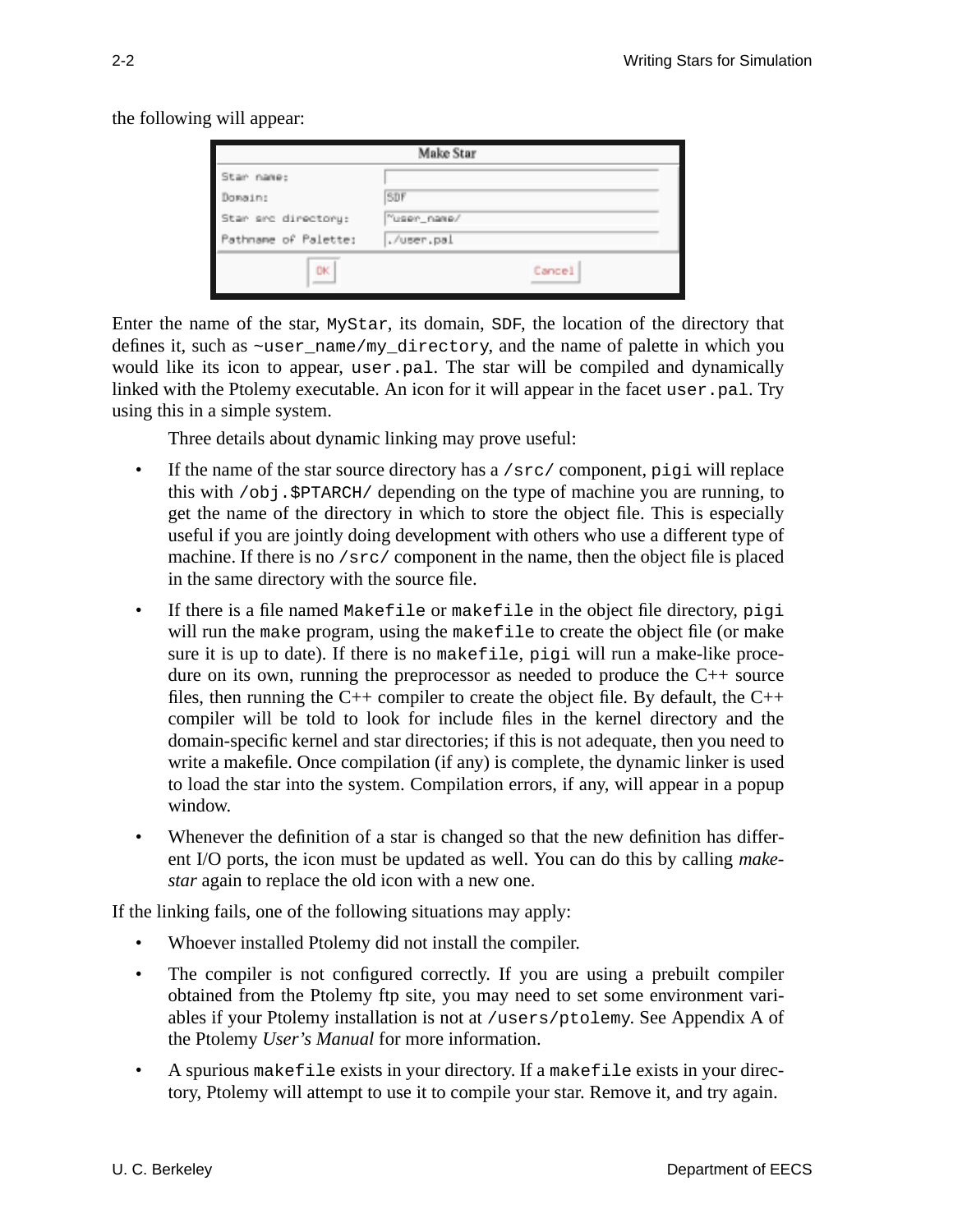- The version of the compiler used to build Ptolemy is not the same as the version used to compile your star. This should not occur if you are using the compiler distributed with Ptolemy, but can occur if the compiler has been updated since Ptolemy was last built, or if you are not using the compiler distributed with Ptolemy.
- You have a /src/ component in the directory name, but the corresponding /obj.\$PTARCH/ directory does not exist or cannot be written. A common error is to put the Ptolemy sources in /usr/local/src/ptolemy, which confuses Ptolemy since a star might be in /usr/local/src/ptolemy/src/domains/sdf/stars, which has two /src/ directories in the path.

You may find it helpful to refer to the Appendix A, Installation and Troubleshooting in the *User's Manual*.

The star you just created performs exactly the same function as an existing star in the Ptolemy library, and hence is not very interesting. Try modifying the star. For example, you could add 1.0 to the sine before producing the output. Find the definition of the go method, which should look like this:

```
go {
     output%0 << sin (double(input%0));
}
```
The one line of code is ordinary  $C_{++}$  code, although the " $<<$ " and " $\frac{1}{8}$ " operators have been overloaded. This line means that the current value (%0) of the output named "output" should be assigned the value returned by the sin function applied to the current value of the input named "input". The cast to double indicates that we are not really interested in the Particle object supplied by the input, but rather its value, interpreted as a double-precision floating point number. Try changing this code to

```
go {
     output%0 << sin (double(input%0)) + 1.0;
}
```
To recompile and reload the star, place your mouse cursor on any instance of the icon for the star, and type "L" (or invoke the "Extend:load-star" command through the menus).

Sometimes, you will wish to dynamically link stars that are derived from other stars that you have dynamically linked. To do this, the base class stars must be *permanently linked*. This can be done with the "Extend:load-star-perm" command ("K"). To do this, place the mouse over an icon representing the parent star, and type "K". Once the parent star is permanently linked, it cannot be replaced or redefined: you must restart pigi.

The go and all other entries in the .pl file defining the star are explained in the following sections.

# **2.3 The Ptolemy preprocessor language (ptlang)**

The Ptolemy preprocessor, ptlang, was created to make it easier to write and document star class definitions to run under Ptolemy. Instead of writing all the class definitions and initialization code required for a Ptolemy star, the user can concentrate on writing the action code for a star and let the preprocessor generate the standard initialization code for portholes, states, etc. The preprocessor generates standard  $C_{++}$  code, divided into two files (a header file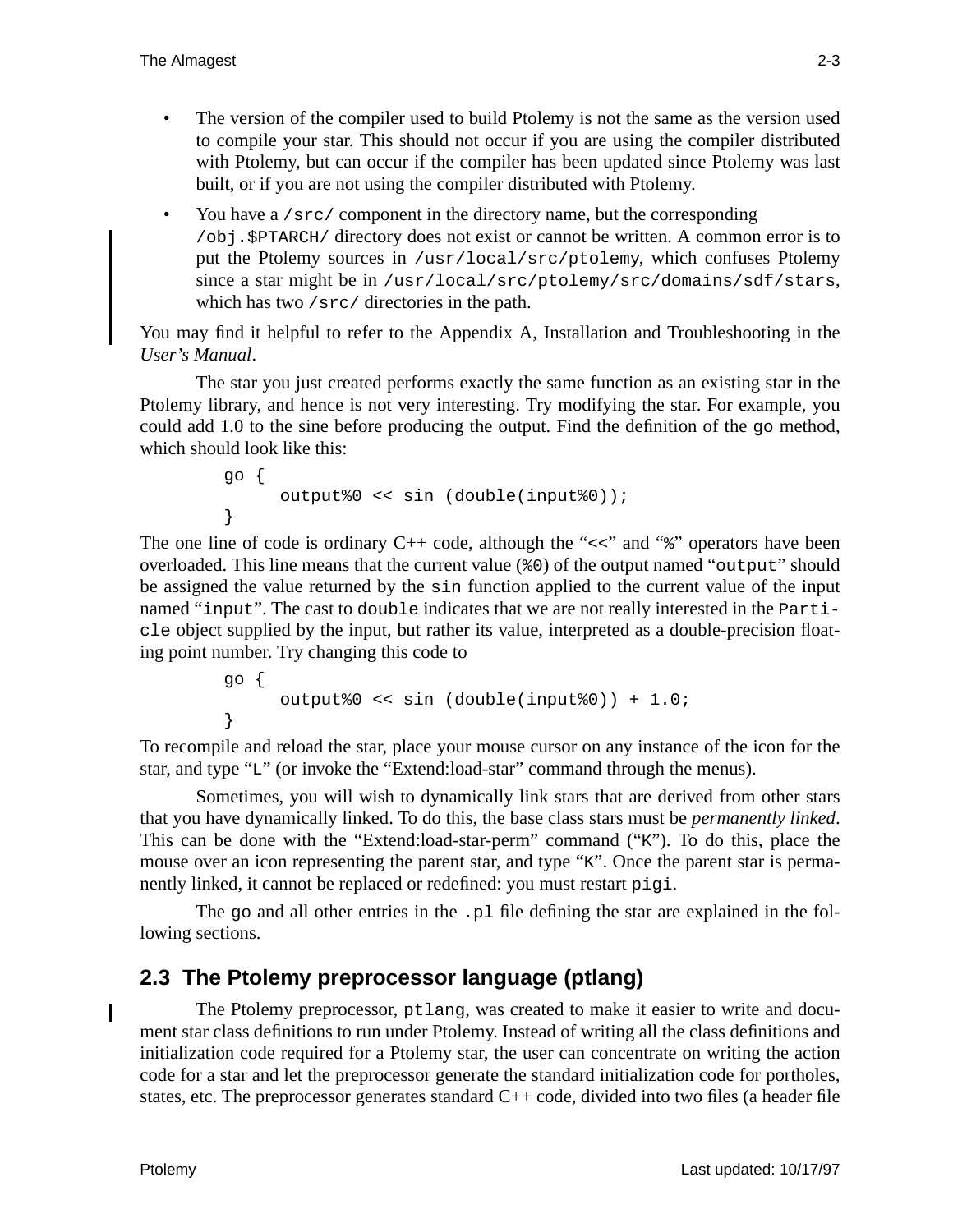with a .h extension and an implementation file with a .cc extension). It also generates standardized documentation, in a file with a .html extension, to be included in the manual. In releases before Ptolemy 0.7, Ptolemy used .t files, which conained troff source

#### **2.3.1 Invoking the preprocessor**

The definition of a star named YYY in domain XXX should appear in file with the name XXXYYY.pl. The class that implements this star will be named XXXYYY. Then, running the command

```
ptlang XXXYYY.pl
```
will produce the files  $\overline{XXXYYY}$ .cc,  $\overline{XXXYYY}$ .h, and  $\overline{XXXYYY}$ .html. Implementation of the preprocessor

The preprocessor is written in yacc and C. It does not attempt to parse the parts of the language that consist of  $C_{++}$  code (for example, go methods); for these, it simply counts curly braces to find the ends of the items in question. It outputs  $\#$ line directives so the C++ compiler will print error messages, if any, with respect to the original source file.

## **2.3.2 An example**

To make things clearer, let us start with an example, a rectangular pulse star in the file SDFRect.pl:

```
defstar {
      name { Rect }
      domain { SDF }
      desc {
Generates a rectangular pulse of height "height" (default 1.0).
with width "width" (default 8).
      }
      version {%W% %G%}
      author \{ J. T. Buck \}copyright {1993 The Regents of the University of California}
      location { SDF main library }
      state {
           name { height }
           type { float }
            default { 1.0 }
            desc { Height of the rectangular pulse. }
      }
      state {
            name { width }
            type { int }
            default { 8 }
            desc { Width of the rectangular pulse. }
      }
      state {
            name { count }
            type { int }
            default \{ 0 \}desc { Internal counting state. }
            attributes { A_NONSETTABLE|A_NONCONSTANT }
```
I

L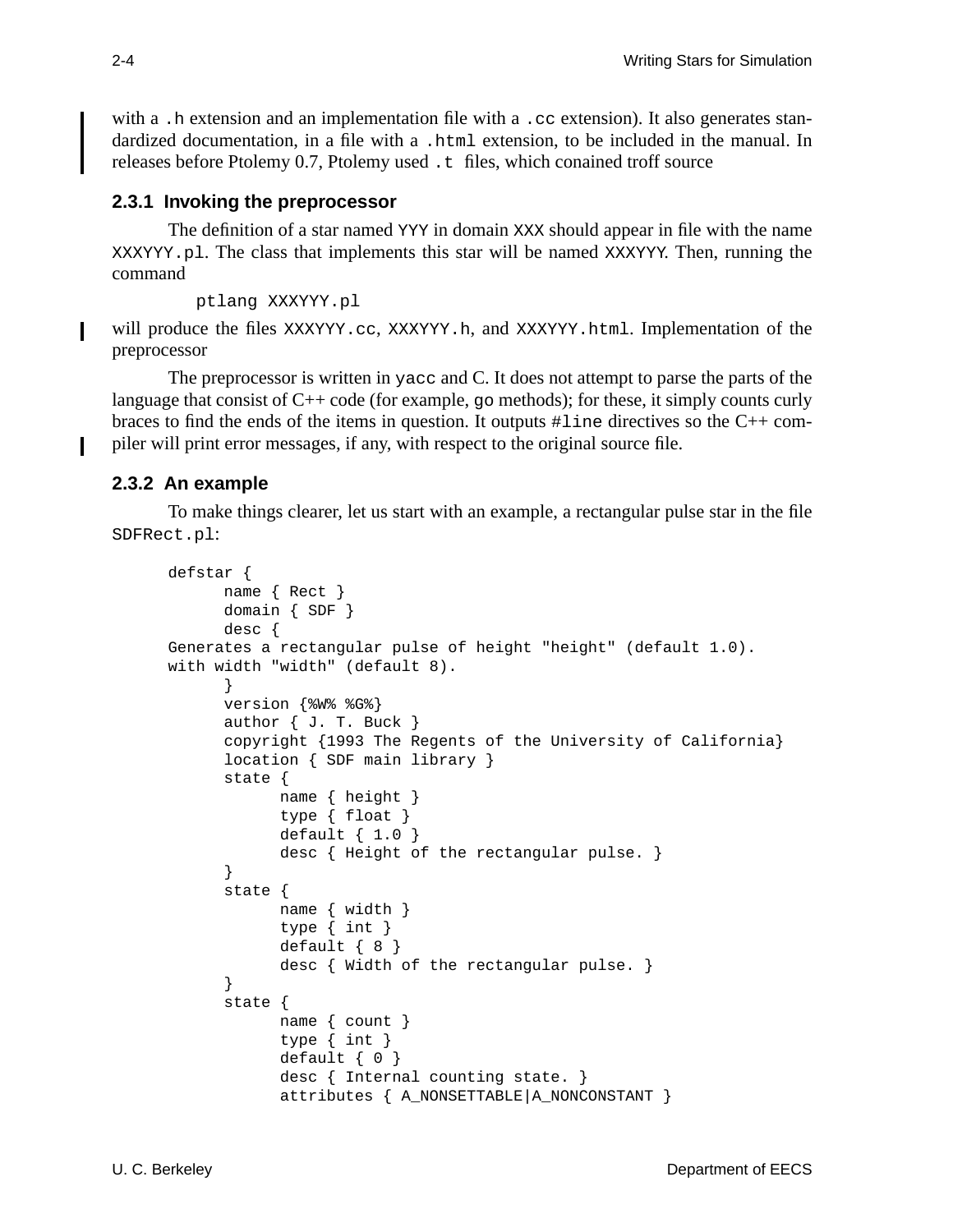}

```
}
output { // the output port
     name { output }
     type { float }
     desc { The output pulse. }
}
go { // the run-time function
     double t = 0.0;
     if (count < width) t = height;
     count = int(count) + 1;output%0 << t;
}
```
Running the preprocessor on the above file produces the three files SDFRect.h**,** SDFRect.cc and SDFRect.html; the names are determined *not* by the input filename but by concatenating the domain and name fields. These files define a class named SDFRect.

At the time of this writing, only one type of declaration may appear at the top level of a Ptolemy language file, a defstar, used to define a star. Sometime in the future, a defgalaxy section may also be supported. The defstar section is itself composed of subitems that define various attributes of the star. All subitems are of the form

```
keyword { body }
```
where the body may itself be composed of sub-subitems, or may be  $C_{++}$  code (in which case the Ptolemy language preprocessor checks it only for balanced curly braces). Note that the keywords are *not* reserved words; they may also be used as identifiers in the body.

## **2.3.3 Items that appear in a defstar**

The following items can appear in a defstar directive. The items are given in the order in which they typically appear in a star definition (although they can appear in any order). An alphabetical listing and summary of directives is given in table 2-1.

#### **name**

This is a required item, and has the syntax

```
name { identifier }
```
It (together with the domain) provides the name of the class to be defined and the names of the output files. Case is important in the identifier.

#### **domain**

This is a required item; it specifies the domain, such as SDF. The syntax is:

```
domain { identifier }
```
where *identifier* specifies the domain (again, case is important).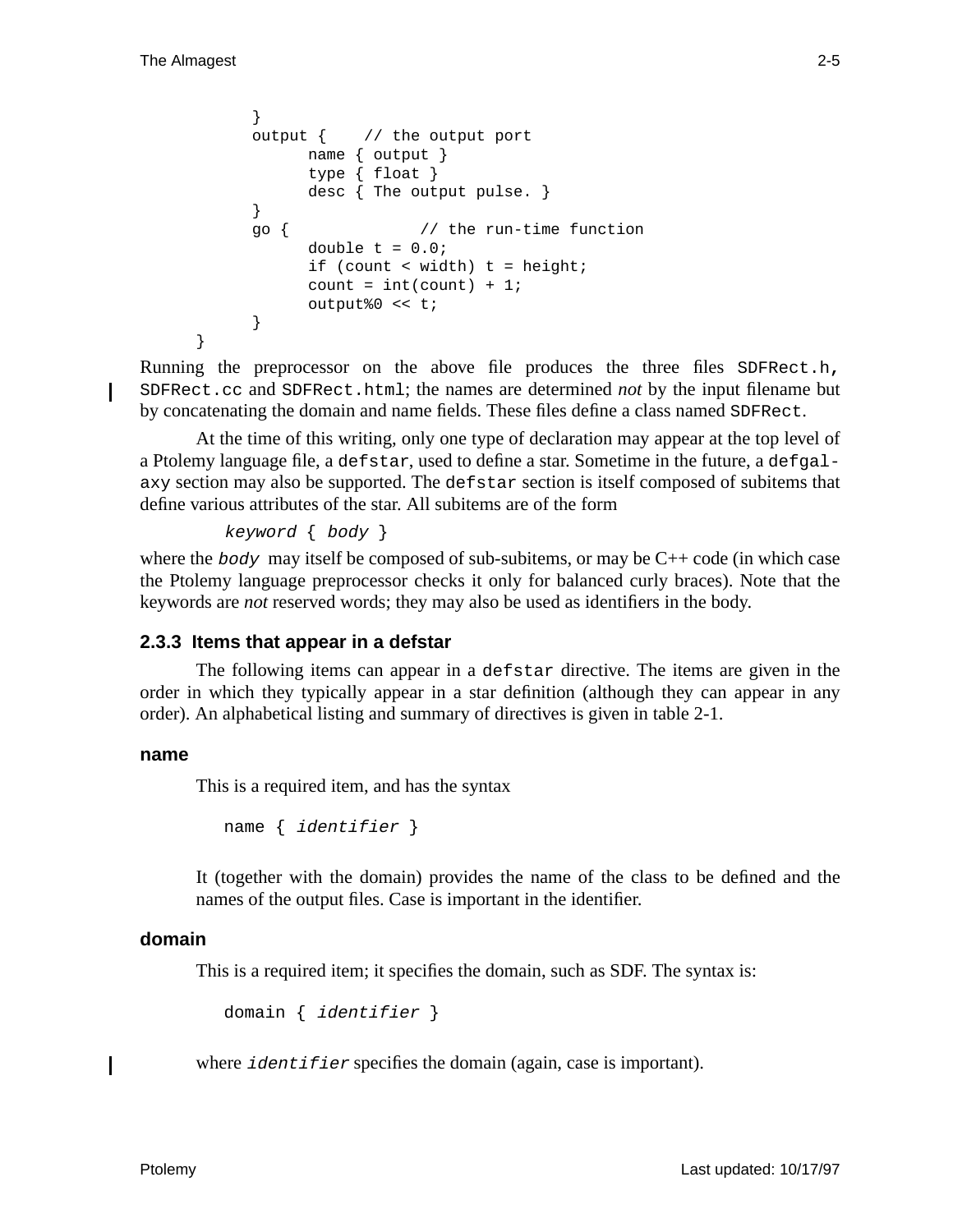| keyword    | summary                                                                  | required | page              |
|------------|--------------------------------------------------------------------------|----------|-------------------|
| $acknow1-$ | the names of other contributors to the star                              | no       | $2 - 8$           |
| edge       |                                                                          |          |                   |
| author     | the name(s) of the author(s)                                             | no       | $2 - 8$           |
| begin      | $C++$ code to execute at start time, <i>after</i> the scheduler $setup$  | no       | $2 - 13$          |
|            | method is called                                                         |          |                   |
| ccinclude  | specify other files to include in the .cc file                           | no       | $2 - 15$          |
| code       | $C++$ code to include in the .cc file outside the class definition       | no       | $2 - 15$          |
| codeblock  | define a code segment for a code-generation star                         | no       | $13 - 2$          |
| conscalls  | define constructor calls for members of the star class                   | no       | $2 - 13$          |
| construc-  | $C++$ code to include in the constructor for the star                    | no       | $2 - 12$          |
| tor        |                                                                          |          |                   |
| copyright  | copyright information to include in the generated code                   | no       | $2 - 8$           |
| derived    | alternative form of derivedFrom                                          | no       | $2 - 7$           |
| derived-   | the base class, which must also be a star                                | no       | $2 - 7$           |
| from       |                                                                          |          |                   |
| desc       | alternative form of descriptor                                           | no       | $2 - 7$           |
| descriptor | a short summary of the functionality of the star                         | no       | $2 - 7$           |
| destructor | $C++$ code to include in the destructor for the star                     | no       | $2 - 13$          |
| domain     | the domain, and the prefix of the name of the class                      | yes      | $2 - 5$           |
| explana-   | full documentation (See also htmldoc).                                   | no       | $2-9$             |
| tion       |                                                                          |          |                   |
| exectime   | specify the execution time for a code generation star                    | no       | $13 - 2$          |
| go         | $C++$ code to execute when the star fires                                | no       | $2 - 14$          |
| header     | $C++$ code to include in the .h file, before the class definition        | no       | $2 - 15$          |
| hinclude   | specify other files to include in the .h file                            | no       | $2 - 15$          |
| htmldoc    | full documentation, optionally using HTML directives                     |          |                   |
| inmulti    | define a set of inputs                                                   | no       | $2 - 11$          |
| inout      | define a (bidirectional) input and output                                | no       | $\overline{2-11}$ |
| inoutmulti | define a set of (bidirectional) inputs and outputs                       | no       | $\overline{2-11}$ |
| input      | define an input to the star                                              | no       | $2 - 11$          |
| location   | an indication of where a user might find the star                        | no       | $2 - 8$           |
| method     | define a member function for the star class                              | no       | $2 - 15$          |
| name       | the name of the star, and the root of the name of the class              | yes      | $2 - 5$           |
| outmulti   | define a set of outputs                                                  | no       | $2 - 11$          |
| output     | define an output from the star                                           | no       | $2 - 11$          |
| private    | define private data members of the star class                            | no       | $2 - 14$          |
| protected  | defined protected data members of the star class                         | no       | $2 - 14$          |
| public     | define public data members of the star class                             | no       | $2 - 14$          |
| setup      | C++ code to execute at start time, <i>before</i> compile-time scheduling | no       | $2 - 13$          |
| state      | define a state or parameter                                              | no       | $2-9$             |
| version    | version number and date                                                  | no       | $2 - 7$           |

**TABLE 2-1:** A summary of the items used to define a star. Additional items are allowed in code generation stars, as explained in later chapters. A minimal set of the most useful items are shaded.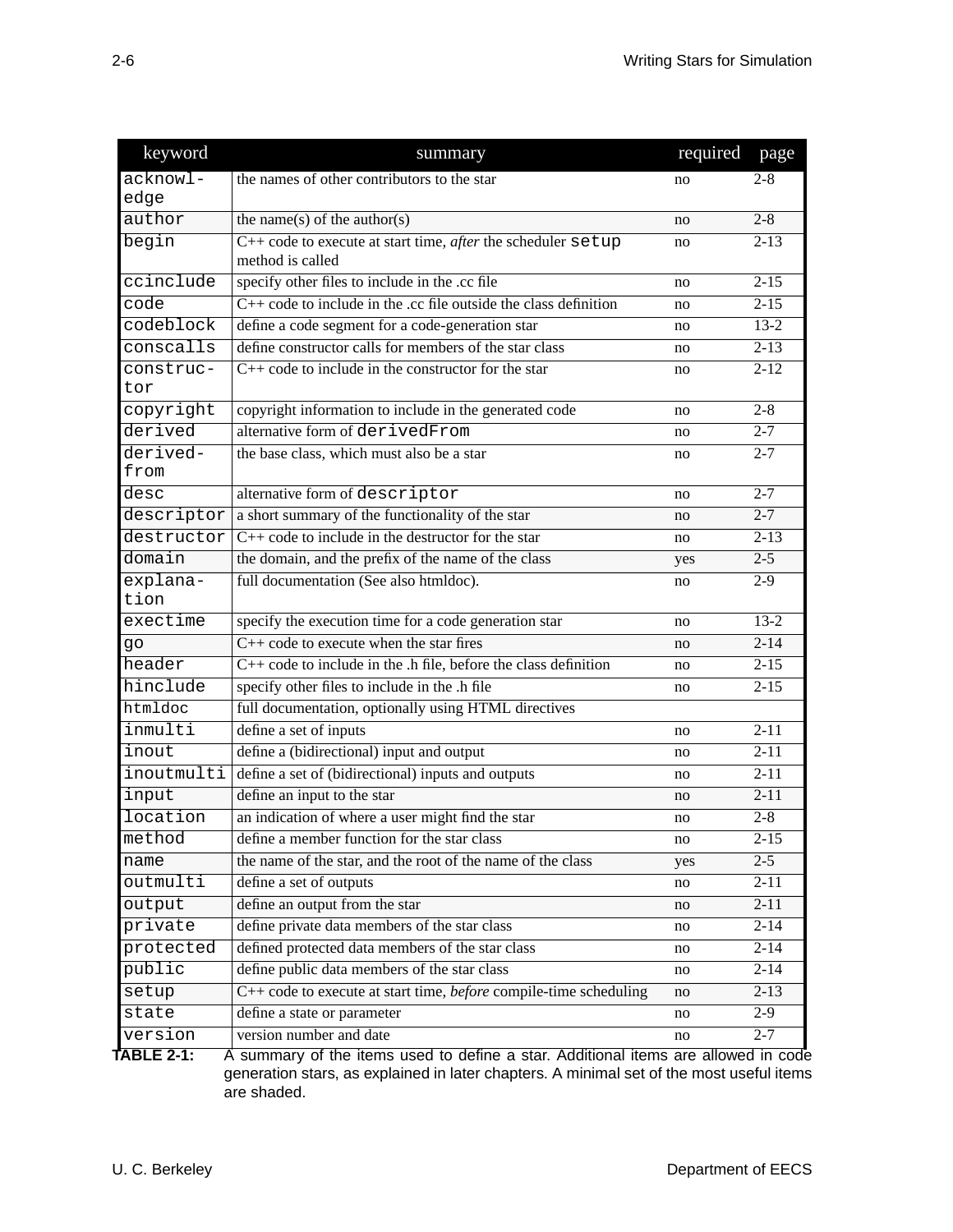#### **derivedfrom**

This optional item indicates that the star is derived from another class. Syntax:

```
derivedfrom { identifier }
```
where  $identifier$  specifies the base class. The  $\cdot$ h file for the base class is automatically included in the output .h file, assuming it can be located (you may need to create a makefile).

For example, the LMS star in the SDF domain is derived from the FIR star. The full name of the base class is SDFFIR, but the derivedfrom statement allows you to say either

```
derivedfrom { FIR }
or
   derivedfrom { SDFFIR }
```
The derivedfrom statement may also be written derivedFrom or derived.

#### **descriptor**

Ι

I

This item defines a short description of the class. This description is displayed by the profile pigi command. It has the syntax

descriptor { text }

where  $text$  is simply a section of text that will become the short descriptor of the star. You may also write desc instead of descriptor. A principal use of the short descriptor is to get on-screen help, so the descriptor should not include any troff formatting commands. Unlike the htmldoc (described below), it does not pass through troff. The following are legal descriptors:

```
desc { A one line descriptor. }
or
  desc {
  A multi-line descriptor. The same line breaks and spacing
  will be used when the descriptor is displayed on the screen.
   }
```
By convention, in these descriptors, references to the names of states, inputs, and outputs should be enclosed in quotation marks. Also, each descriptor should begin with a capital letter, and end with a period. If the descriptor seems to get long, augment it with the htmldoc directive, explained below. However, it should be long enough so that it is sufficient to explain the function of the star.

#### **version**

This item contains two entries as shown below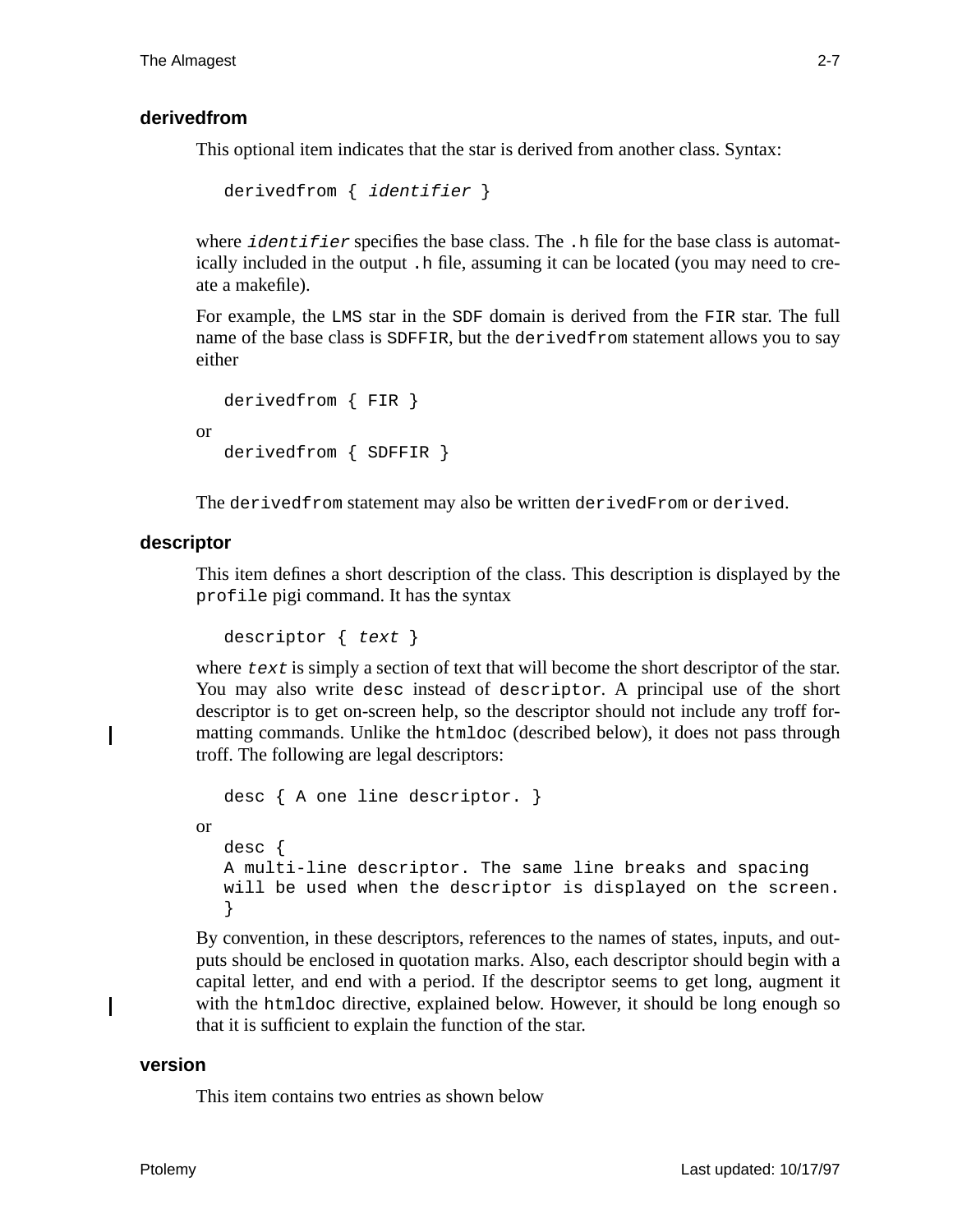```
version { number MO/DA/YR }
```
where the number is a version number, and the  $MO/DA/YR$  is the version date. If you are using SCCS for version control then the following syntax will work well:

```
version { %W% %G% }
```
When the file is checked in by SCCS, the string %W% will be replaced with a string of the form:  $\omega$ (#) filename num, where num is the version number, and  $\S$ G $\%$  will be replaced with a properly formatted date.

#### **author**

This optional entry identifies the author or authors of the star. The syntax is

```
author \{ author1, author2 and author3 \}
```
Any set of characters between the braces will be interpreted as a list of author names.

#### **acknowledge**

This optional entry attaches an acknowledgment section to the documentation. The syntax is

acknowledge { arbitrary single line of text }

#### **copyright**

This optional entry attaches a copyright notice to the  $\cdot$  h,  $\cdot$  cc, and  $\cdot$  t files. The syntax is

copyright { copyright information }

For example, we used to use the following (our lawyers have recently caused us to increase the verbosity):

copyright {1994 The Regents of the University of California}

The copyright may span multiple lines, just like a descriptor. In house, we use the SCCS %Q% keyword to update the date when a file is changed. A typical copyright line might look like:

```
copyright {1990-%Q% The Regents of the University of
     California}
```
#### **location**

This item describes the location of a star definition. The following descriptions are used, for example: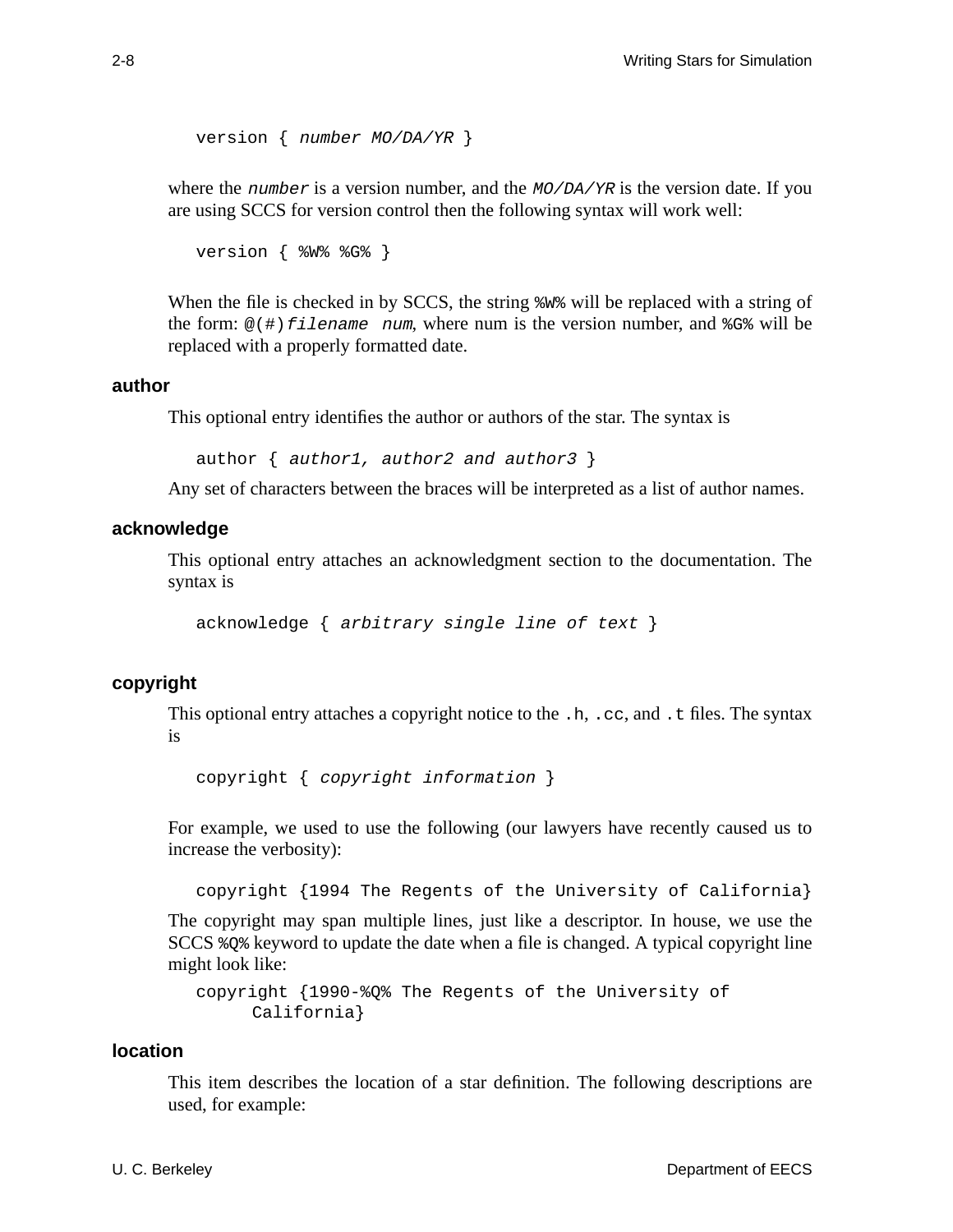location { SDF dsp library }

or

location { directory }

where *directory* is the location of the star. This item is for documentation only.

## **explanation**

This item is used to give longer explanations of the function of the stars. In releases previous to Ptolemy 0.7, this item included troff formatting directives. In Ptolemy 0.7 and later, this item has been superceded by the htmldoc item.

## **htmldoc**

This item is used to give longer explanations that include HTML format directives. The Tycho system includes an HTML viewer that can be used to display star documentation. The HTML output of ptlang can be viewed by any HTML viewer, but certain features, such as the  $<\text{tcl}\rightthreetimes/<\text{tcl}\rightthreetimes$  directive are only operational when viewed with Tycho. For complete documentation for the Tycho HTML viewer, see the HTML viewer Help menu.

#### **state**

This item is used to define a state or parameter. Recall that by definition, a parameter is the initial value of a state. Here is an example of a state definition:

```
state {
     name { gain }
     type { int }
     default \{ 10 \}desc { Output gain. }
     attributes { A_CONSTANT|A_SETTABLE }
}
```
There are five types of subitems that may appear in a state statement, in any order. The name field is the name of the state; the type field is its type, which may be one of int, float, string, complex, fix, intarray, floatarray, complexarray, precision, or stringarray. Case is ignored for the type argument.

The default item specifies the default initial value of the state; its argument is either a string (enclosed in quotation marks) or a numeric value. The above entry could equivalently have been written:

default { "1.0" }

Furthermore, if a particularly long default is required, as for example when initializing an array, the string can be broken into a sequence of strings. The following example shows the default for a ComplexArray: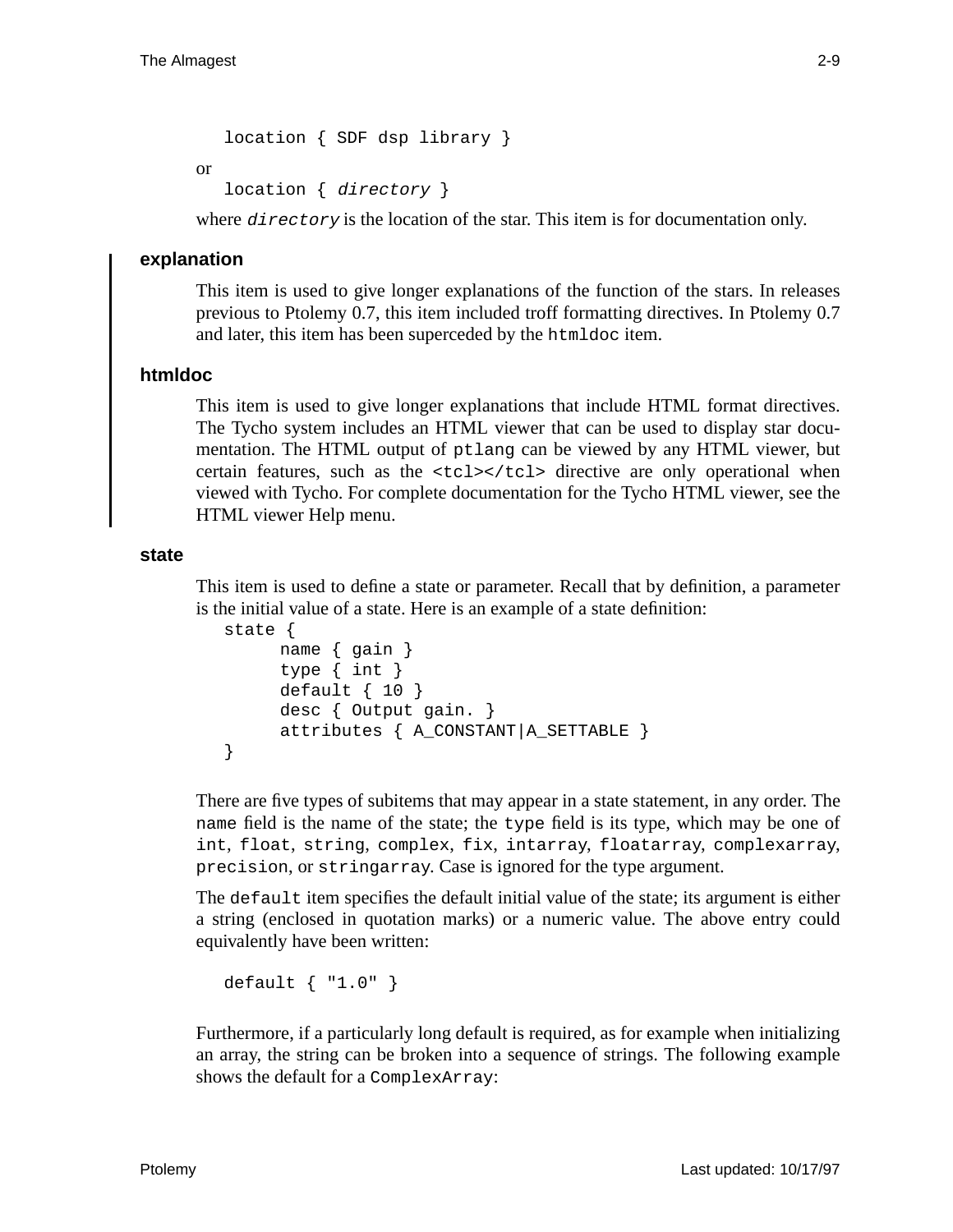```
default {
"(-.040609, 0.0) (-.001628, 0.0) (.17853, 0.0) (.37665, 0.0)""(.37665, 0.0) (.17853, 0.0) (-.001628, 0.0) (-.040609, 0.0)"}
```
For complex states, the syntax for the default value is

(real, imag)

where real and imag evaluate to integers or floats.

The precision state is used to give the precision of fixed-point values. These values may be other states or may be internal to the star. The default can be specified in either of two ways:

- **Method 1**: As a string like "3.2", or more generally "*m.n*", where *m* is the number of integer bits (to the left of the binary point) and *n* is the number of fractional bits (to the right of the binary point). Thus length is *m*+*n*.
- **Method 2**: A string like "24/32" which means 24 fraction bits from a total length of 32. This format is often more convenient because the word length often remains constant while the number of fraction bits changes with the normalization being used.

In both cases, the sign bit counts as one of the integer bits, so this number must be at least one.

The desc (or descriptor) item, which is optional but highly recommended, attaches a descriptor to the state. The same formatting options are available as with the star descriptor.

Finally, the attributes keyword specifies state attributes. At present, two attributes are defined for all states: A\_CONSTANT and A\_SETTABLE (along with their complements A\_NONCONSTANT and A\_NONSETTABLE). If a state has the A\_CONSTANT attribute, then its value is not modified by the run-time code in the star (it is up to you as the star writer to ensure that this condition is satisfied). States with the A\_NONCONSTANT attribute may change when the star is run. If a state has the A\_SETTABLE attribute, then user interfaces (such as pigi) will prompt the user for values when directives such as *edit-parameters* are given. States without this attribute are not presented to the user; such states always start with their default values as the initial value. If no attributes are specified, the default is A\_CONSTANT|A\_SETTABLE. Thus, in the above example, the attributes directive is unnecessary. The notation "A\_CONSTANT|A\_SETTABLE" indicates a logical "or" of two flags. Confusingly, this means that they both apply (A\_CONSTANT *and* A\_SETTABLE).

Code generation stars use a great number of attributes, many specific to the language model for which code is being generated. Read chapter 13, "Code Generation", and the documentation for the appropriate code generation domain to learn more about these.

Mechanisms for accessing and updating states in  $C_{++}$  methods associated with a star are explained below, in sections 2.4.3 on page 2-21 and 2.4.4 on page 2-23.

I

Ι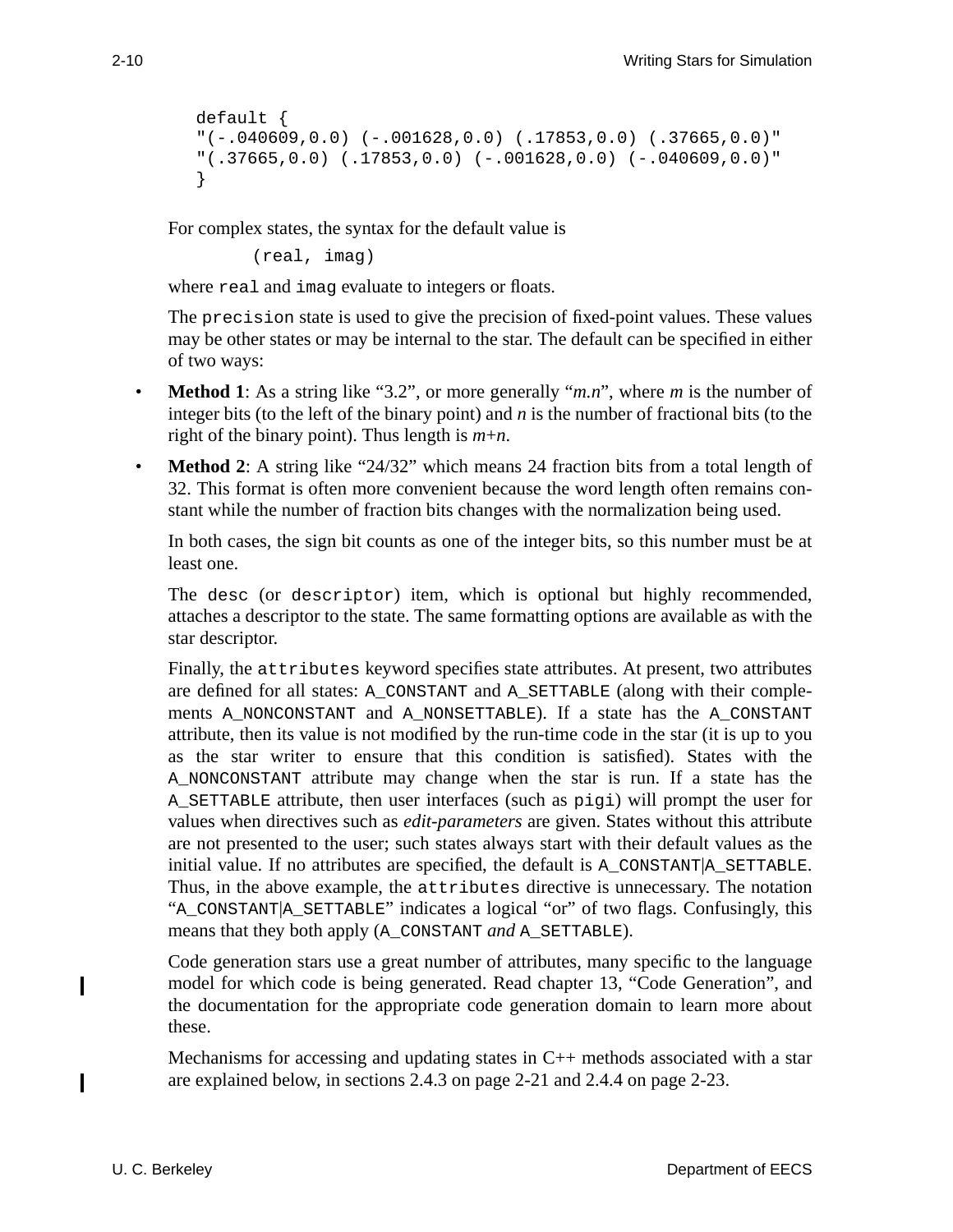An alternative form for the state directive is defstate. The subitems of the state directive are summarized in table 2-2, together with subitems of other directives.

## **input, output, inout, inmulti, outmulti, inoutmulti**

These keywords are used to define a porthole, which may be an input, output, inout (bidirectional) porthole or an input, output, or inout multiporthole. Bidirectional ports are not supported in most domains (The Thor domain is an exception). Like state, it contains subitems. Here is an example:

```
input {
     name { signalIn }
     type { complex }
     numtokens { 2 }
     desc {A complex input that consumes 2 input particles.}
}
```
Here, name specifies the porthole name. This is a required item. type specifies the particle type. The scalar types are int, float, fix, complex, message, or anytype. Again, case does not matter for the type value. The matrix types are int\_matrix\_env, float\_matrix\_env, complex\_matrix\_env, and

| item                                          | sub-item   | summary                                                                       | required    | page           |
|-----------------------------------------------|------------|-------------------------------------------------------------------------------|-------------|----------------|
| inmulti,                                      | name       | name of the port or group of ports                                            | yes         | 11             |
| inout,                                        | type       | data type of input $(\&$ output) particles                                    | no          |                |
| inoutmulti,                                   | descriptor | summary of the function of the input                                          | no          |                |
| input                                         | numtokens  | number of tokens consumed by the port (use-<br>ful only for dataflow domains) | no          |                |
| method,                                       | name       | the name of the method                                                        | yes         | 15             |
| virtual method,                               | access     | private, protected, or public                                                 | no          |                |
| inline method,                                | arglist    | the arguments to the method                                                   | no          |                |
| pure method,                                  | type       | the return type of the method                                                 | no          |                |
| pure virtual method,<br>inline virtual method | code       | $C++code$ defining the method                                                 | if not pure |                |
| outmulti,                                     | name       | name of the port or group of ports                                            | yes         | 11             |
| output                                        | type       | data type of output particles                                                 | no          |                |
|                                               | descriptor | summary of the function of the output                                         | no          |                |
|                                               | numtokens  | number of tokens produced by the port (use-<br>ful only for dataflow domains) | no          |                |
| state                                         | name       | the name of the state variable                                                | yes         | $\overline{9}$ |
|                                               | type       | data type of the state variable                                               | yes         |                |
|                                               | default    | the default initial value, always a string                                    | yes         |                |
|                                               | descriptor | summary of the function of the state                                          | no          |                |
|                                               | attributes | hints to the simulator or code generator                                      | no          |                |

**TABLE 2-2:** Some items used in defining a star have subitems. These are described here.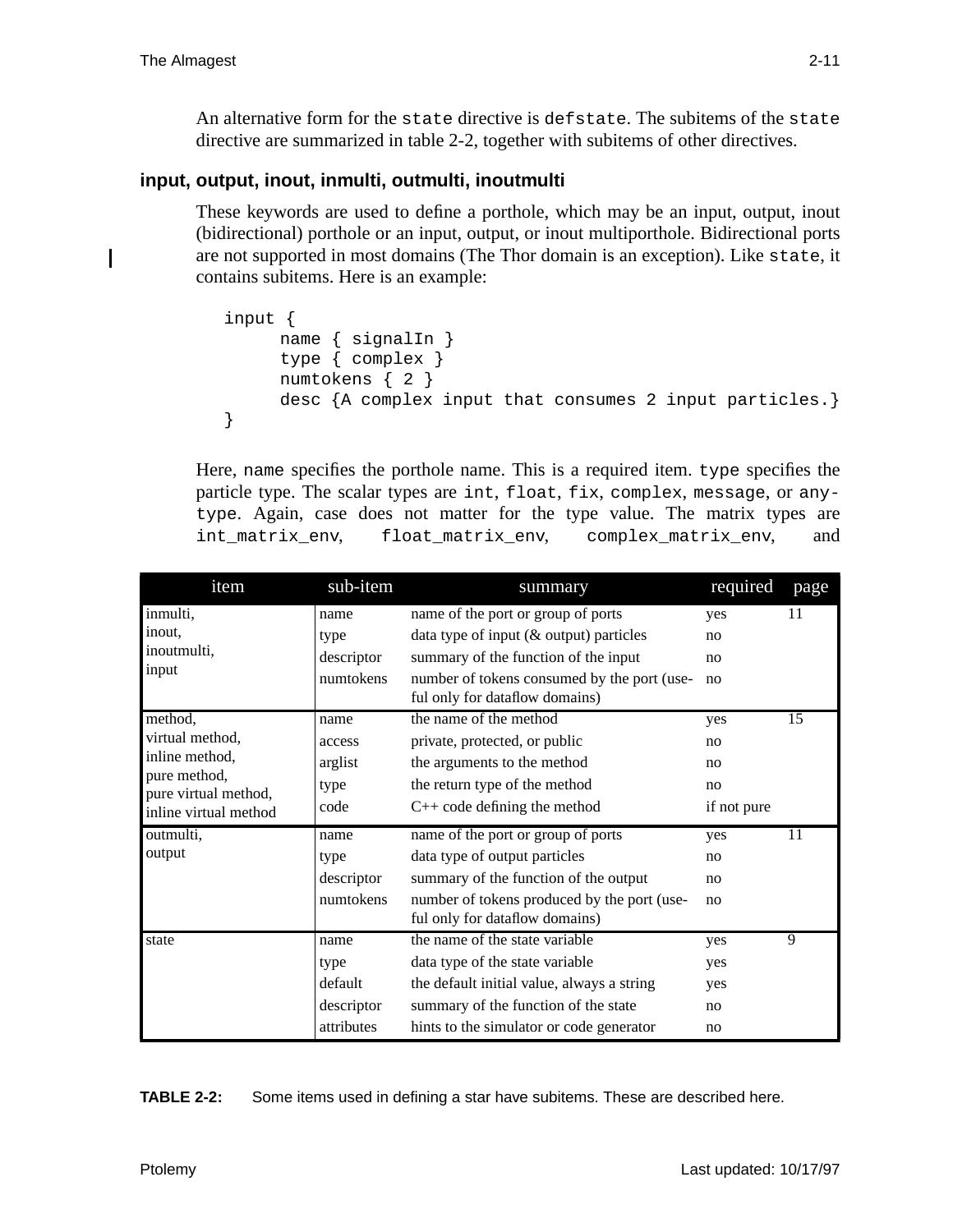fix\_matrix\_env. The type item may be omitted; the default type is anytype. For more information on all of these, please see chapter 4, "Data Types".

The numtokens keyword (it may also be written num or numTokens) specifies the number of tokens consumed or produced on each firing of the star. This only makes sense for certain domains (SDF, DDF, and BDF); in such domains, if the item is omitted, a value of one is used. For stars where this number depends on the value of a state, it is preferable to leave out the numtokens specification and to have the setup method set the number of tokens (in the SDF domain and most code generation domains, this is accomplished with the setSDFParams method). This item is used primarily in the SDF and code generation domains, and is discussed further in the documentation of those domains.

There is an alternative syntax for the type field of a porthole; this syntax is used in connection with ANYTYPE to specify a link between the types of two portholes. The syntax is

type  $\{$  = name  $\}$ 

where name is the name of another porthole. This indicates that this porthole inherits its type from the specified porthole. For example, here is a portion of the definition of the SDF Fork star:

```
input {
      name{input}
      type{ANYTYPE}
}
outmulti {
      name{output}
      type\{=\text{input}\}desc{ Type is inherited from the input. }
}
```
#### **constructor**

This item allows the user to specify extra  $C_{++}$  code to be executed in the constructor for the class. This code will be executed *after* any automatically generated code in the constructor that initializes portholes, states, etc. The syntax is:

```
constructor { body }
```
where body is a piece of  $C_{++}$  code. It can be of any length. Note that the constructor is invoked only when the class is first instantiated; actions that must be performed before every simulation run should appear in the setup or begin methods, not the constructor.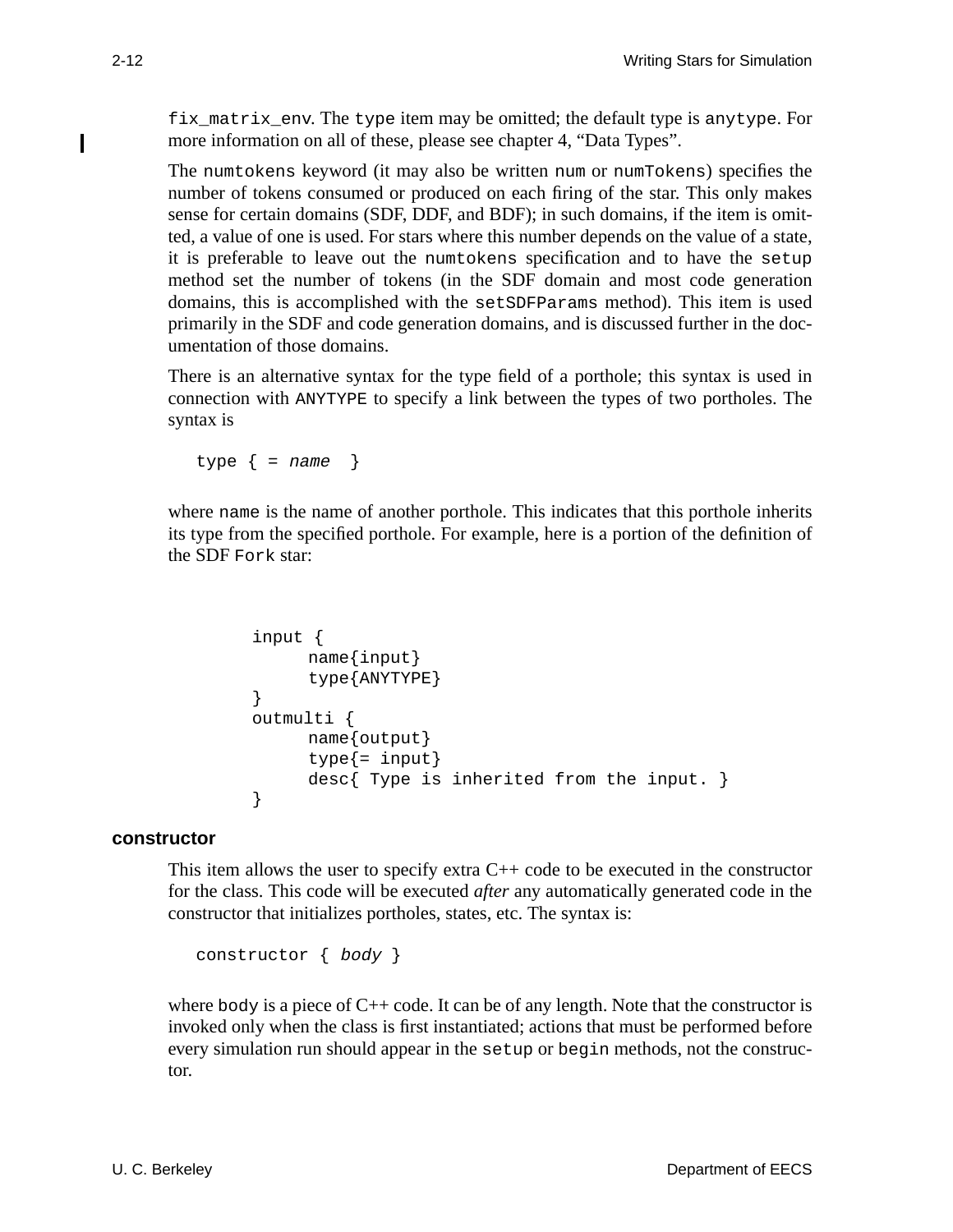#### **conscalls**

You may want to have data members in your star that have constructors that require arguments. These members would be added by using the public, private, or protected keywords. If you have such members, the conscalls keyword provides a mechanism for passing arguments to the constructors of those members. Simply list the names of the members followed by the list of constructor arguments for each, separated by commas if there is more than one. The syntax is:

```
conscalls { member1(arglist), member2(arglist) }
```
Note that member1, and member2 should have been previously defined in a public, private, or protected section (see page 2-14).

#### **destructor**

Π

This item inserts code into the destructor for the class. The syntax is:

```
destructor { body }
```
You generally need a destructor only if you allocate memory in the constructor, begin method, or setup method; termination functions that happen with every run should appear in the wrapup function<sup>1</sup>. The optional keyword inline may appear before destructor; if so, the destructor function definition appears inline, in the header file. Since the destructor for all stars is virtual, this is only a win when the star is used as a base for derivation.

#### **setup**

This item defines the setup method, which is called every time the simulation is started, *before* any compile-time scheduling is performed. The syntax is:

setup { body }

The optional keyword inline may appear before the setup keyword. It is common for this method to set parameters of input and output portholes, and to initialize states. The code syntax for doing this is explained starting on page 2-16. In some domains, with some targets, the setup method may be called more than once during initiation. You must keep this in mind if you use it to allocate or initialize memory.

## **begin**

I

This item defines the begin method, which is called every time the simulation is started, but *after* the scheduler setup method is called (i.e., after any compile-time scheduling is performed). The syntax is:

<sup>1.</sup> Note, however, that wrapup is not called if an error occurs. See page 2-14.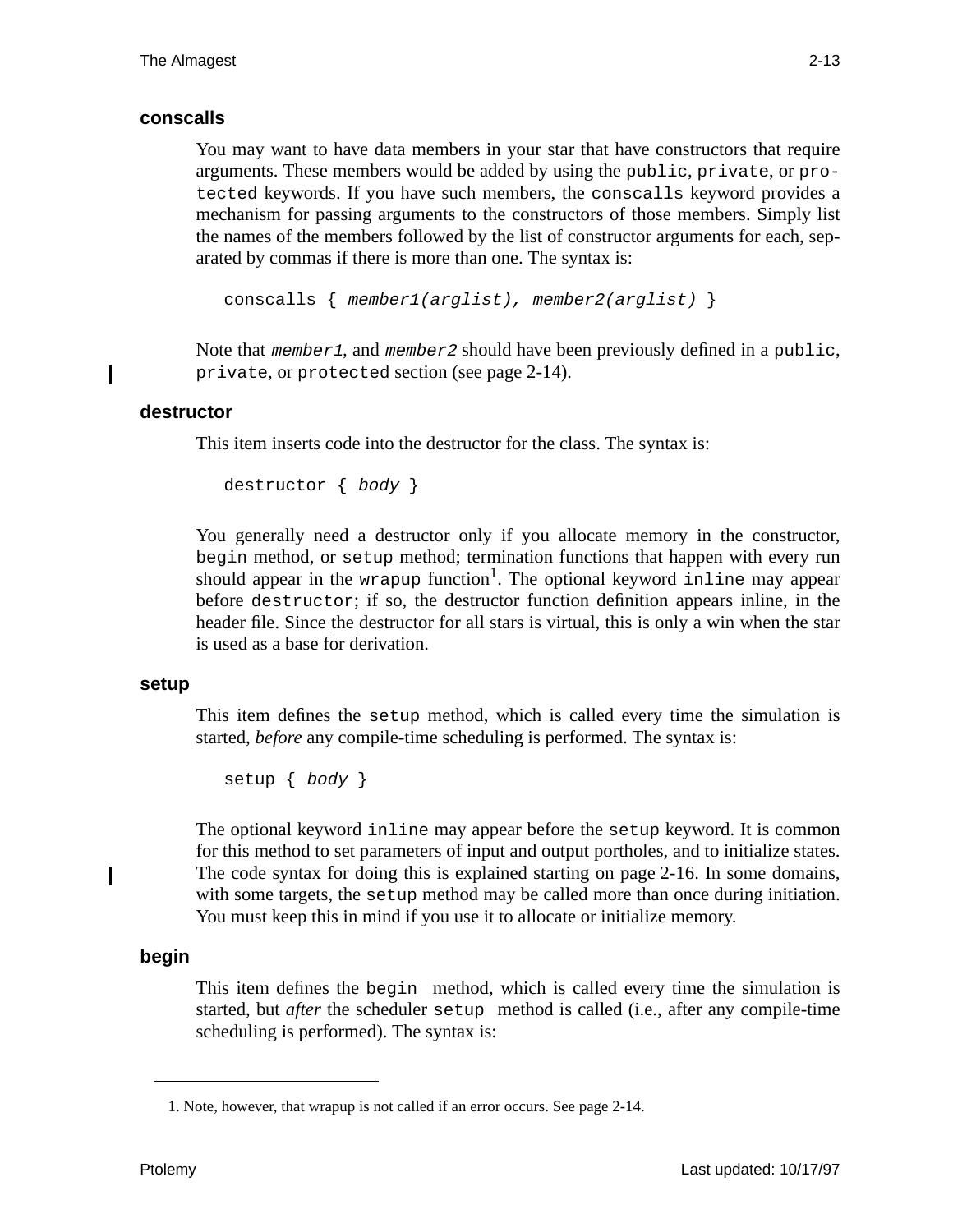begin  $\{$  body  $\}$ 

This method can be used to allocate and initialize memory. It is especially useful when data structures are shared across multiple instances of a star. It is always called exactly once when a simulation is started.

#### **go**

This item defines the action taken by the star when it is fired. The syntax is:

go { body }

The optional keyword inline may appear before the go keyword. The go method will typically read input particles and write outputs, and will be invoked many times during the course of a simulation. The code syntax for the body is explained starting on page 2-16.

#### **wrapup**

Ι

Ι

This item defines the wrapup method, which is called at the completion of a simulation. The syntax is:

wrapup  $\{$  body  $\}$ 

The optional keyword inline may appear before the wrapup keyword. The wrapup method might typically display or store final state values. The code syntax for doing this is explained starting on page 2-16. Note that the wrapup method is not invoked if an error occurs during execution. Thus, the wrapup method cannot be used reliably to free allocated memory. Instead, you should free memory from the previous run in the setup or begin method, prior to allocating new memory, and in the destructor.

## **public, protected, private**

These three keywords allow the user to declare extra members for the class with the desired protection. The syntax is:

```
protkey { body }
```
where *protkey* is public, protected, or private. Example, from the XMgraph star:

```
protected {
     XGraph graph;
     double index;
}
```
This defines an instance of the class XGraph, defined in the Ptolemy kernel, and a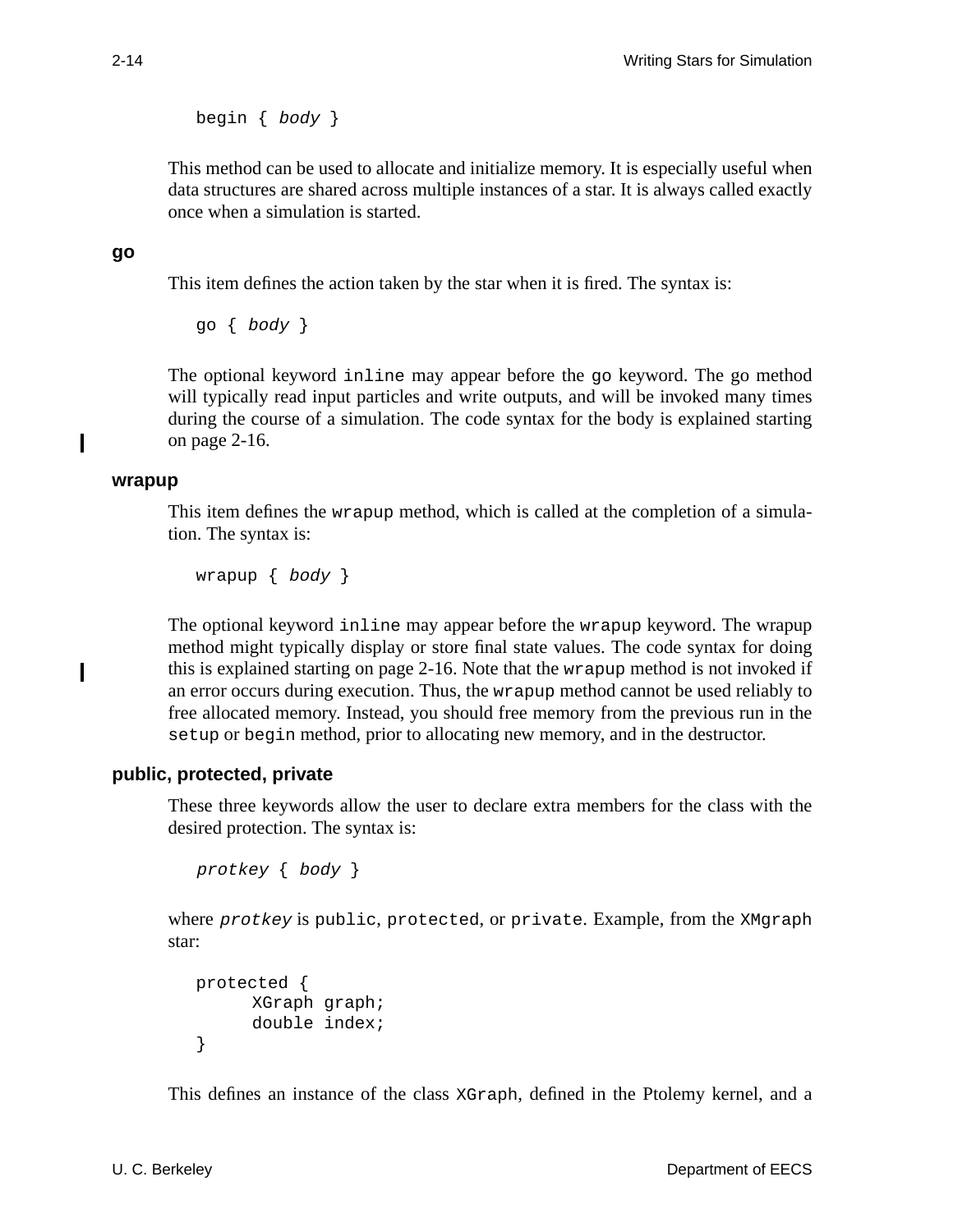double-precision number. If any of the added members require arguments for their constructors, use the conscalls item to specify them.

#### **ccinclude, hinclude**

These directives cause the .cc file, or the .h file, to #include extra files. A certain number of files are automatically included, when the preprocessor can determine that they are needed, so they do not need to be explicitly specified. The syntax is:

```
ccinclude { inclist }
hinclude { inclist }
```
where *inclist* is a comma-separated list of include files. Each filename must be surrounded either by quotation marks or by "<" and ">" (for system include files like <math.h>).

#### **code**

This keyword allows the user to specify a section of arbitrary  $C_{++}$  code. This code is inserted into the .cc file after the include files but before everything else; it can be used to define static non-class functions, declare external variables, or anything else. The outermost pair of curly braces is stripped. The syntax is:

code { body }

#### **header**

This keyword allows the user to specify an arbitrary set of definitions that will appear in the header file. Everything between the curly braces is inserted into the .h file after the include files but before everything else. This can be used, for example, to define classes used by your star. The outermost pair of curly braces is stripped.

#### **method**

The method item provides a fully general way to specify an additional method for the class of star that is being defined. Here is an example:

```
virtual method {
```

```
name { exec }
access { protected }
arglist { "(const char* extraOpts)" }
type { void }
code {
     // code for the exec method goes here
}
```
An optional function type specification may appear before the method keyword, which must be one of the following:

}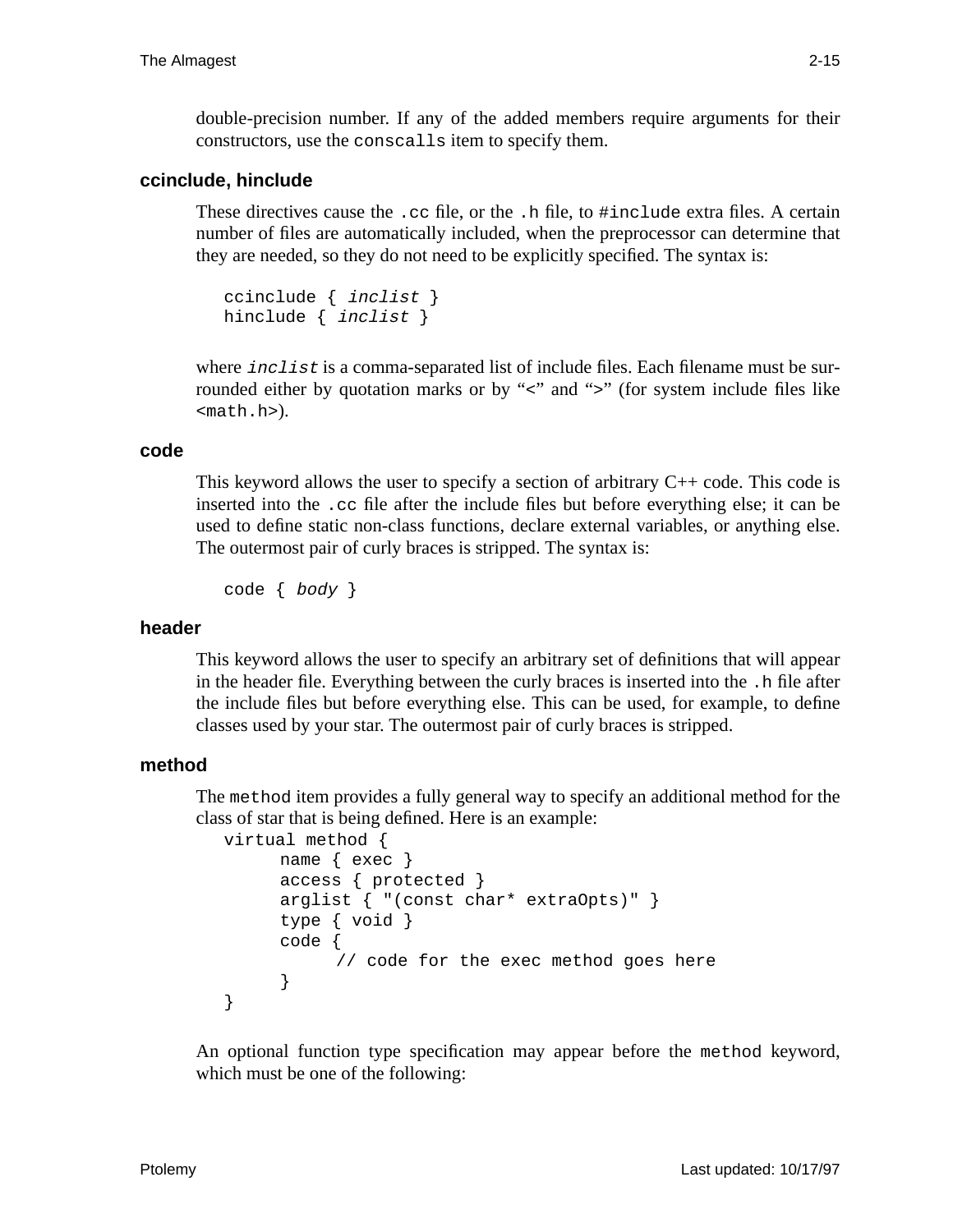```
virtual
inline
pure
pure virtual
inline virtual
```
The virtual keyword makes a virtual member function. If the pure virtual keyword is given, a pure virtual member function is declared (there must be no code item in this case). The function type pure is a synonym for pure virtual. The inline function type declares the function to be inline.

Here are the method subitems:

| name:    | The name of the method. This is a required item.                                                                                                                                         |
|----------|------------------------------------------------------------------------------------------------------------------------------------------------------------------------------------------|
| access:  | The level of access for the method, one of public, protected, or<br>private. If the item is omitted, protected is assumed.                                                               |
| arglist: | The argument list, including the outermost parentheses, for the method<br>as a quoted string. If this is omitted, the method has no arguments.                                           |
| type:    | The return type of the method. If the return type is not a single identi-<br>fier, you must put quotes around it. If this is omitted, the return type is<br>void (no value is returned). |
| code:    | The code that implements the method. This is a required item, unless<br>the pure keyword appears, in which case this item <i>cannot</i> appear.                                          |

#### **exectime**

This item defines the optional myExecTime() function, which is used in code generation to specify how many time units are required to execute the star's code. The syntax is:

exectime { body }

The optional keyword inline may appear before the exectime keyword. The body defines the body of a function that returns an integer value.

#### **codeblock**

Codeblocks are parametrized blocks of code for use in code generation stars. Their use and format is discussed in detail in the code generation chapters. The syntax is:

```
codeblock {
      code
      ...
}
```
# **2.4 Writing C++ code for stars**

This section assumes a knowledge of the C++ language; no attempt will be made to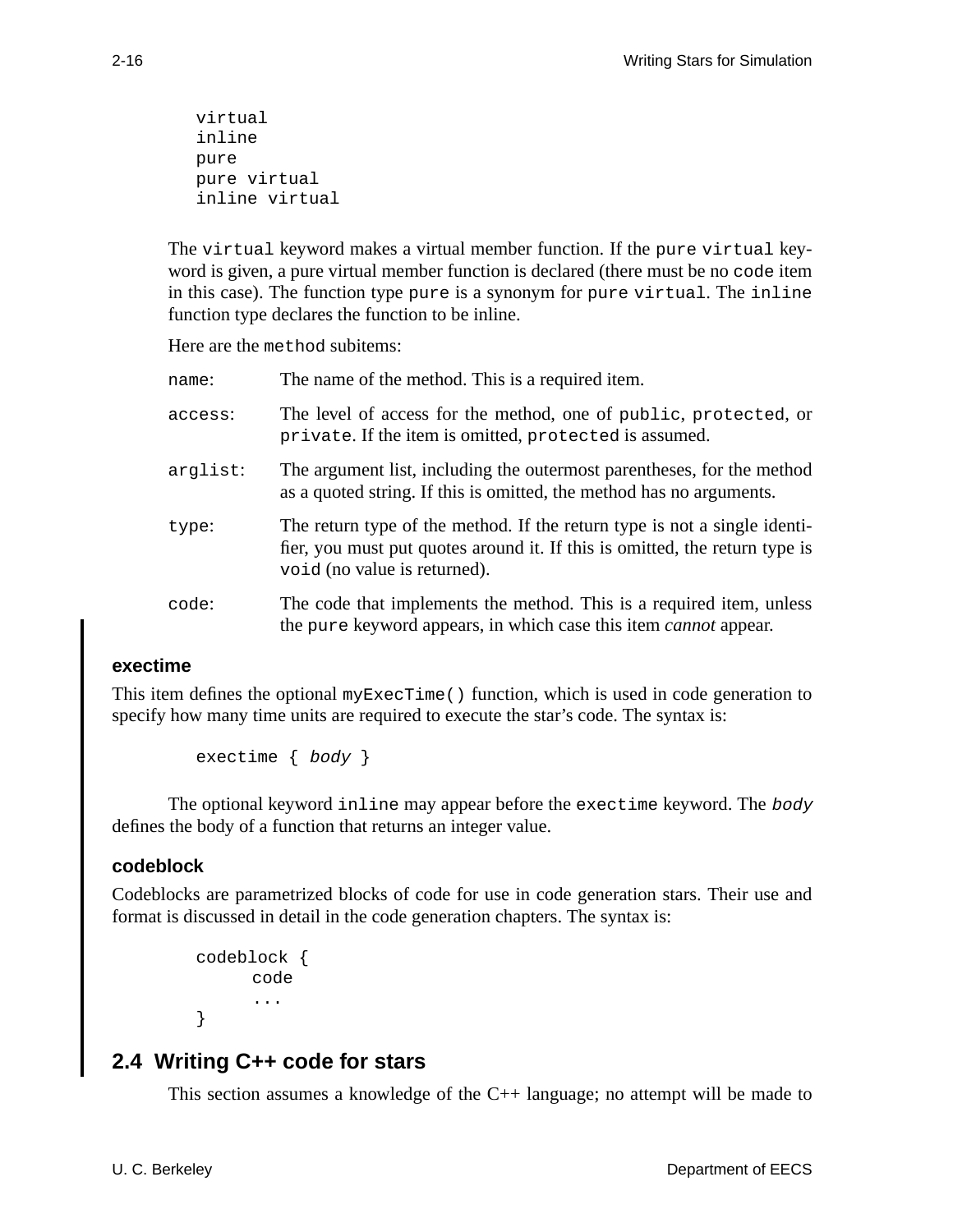teach the language. We recommend "C++ Primer, Second Edition", by Stanley Lippman (from Addison-Wesley) for those new to the language. Chapter 3, "Infrastructure for Star Writers", is also highly recommended reading for those who will be writing stars, since it explains some of the more generic and useful classes defined in the Ptolemy kernel. Many of these are useful in stars.

C++ code segments are an important part of any star definition. They can appear in the setup, begin, go, wrapup, constructor, destructor, exectime, header, code, and method directives in the Ptolemy preprocessor. These directives all include a body of arbitrary  $C++$  code, enclosed by curly braces, "{" and "}". In all but the code and header directives, the C++ code between braces defines the body of a method of the star class. Methods can access any member of the class, including portholes (for input and output), states, and members defined with the public, protected, and private directives.

## **2.4.1 The structure of a Ptolemy star**

In general, the task of a Ptolemy star is to receive input particles and/or produce output particles; in addition, there may be side effects (reading or writing files, displaying graphs, or even updating shared data structures). As for all  $C++$  objects, the constructor is called when the star is created, and the destructor is called when it is destroyed. In addition, the setup and begin methods, if any, are called every time a new simulation run is started, the go method (which always exists except for stars like BlackHole and Null that do nothing) is called each time a star is executed, and the wrapup method is called after the simulation run completes without errors.

## **2.4.2 Reading inputs and writing outputs**

The precise mechanism for references to input and output portholes depends somewhat on the domain. This is because stars in the domain XXX use objects of class InXXXPort and OutXXXPort (derived from PortHole) for input and output, respectively. The examples we use here are for the SDF domain. See the appropriate domain chapter for variations that apply to other domains.

# **PortHoles and Particles**

In the SDF domain, normal inputs and outputs become members of type InSDFPort and OutSDFPort after the preprocessor is finished. These are derived from base class Port-Hole. For example, given the following directive in the defstar of an SDF star,

```
input {
     name {in}
     type {float}
}
```
a member named in, of type InSDFPort, will become part of the star.

We are not usually interested in directly accessing these porthole classes, but rather wish to read or write data through the portholes. All data passing through a porthole is derived from base class Particle. Each particle contains data of the type specified in the type subdirective of the input or output directive.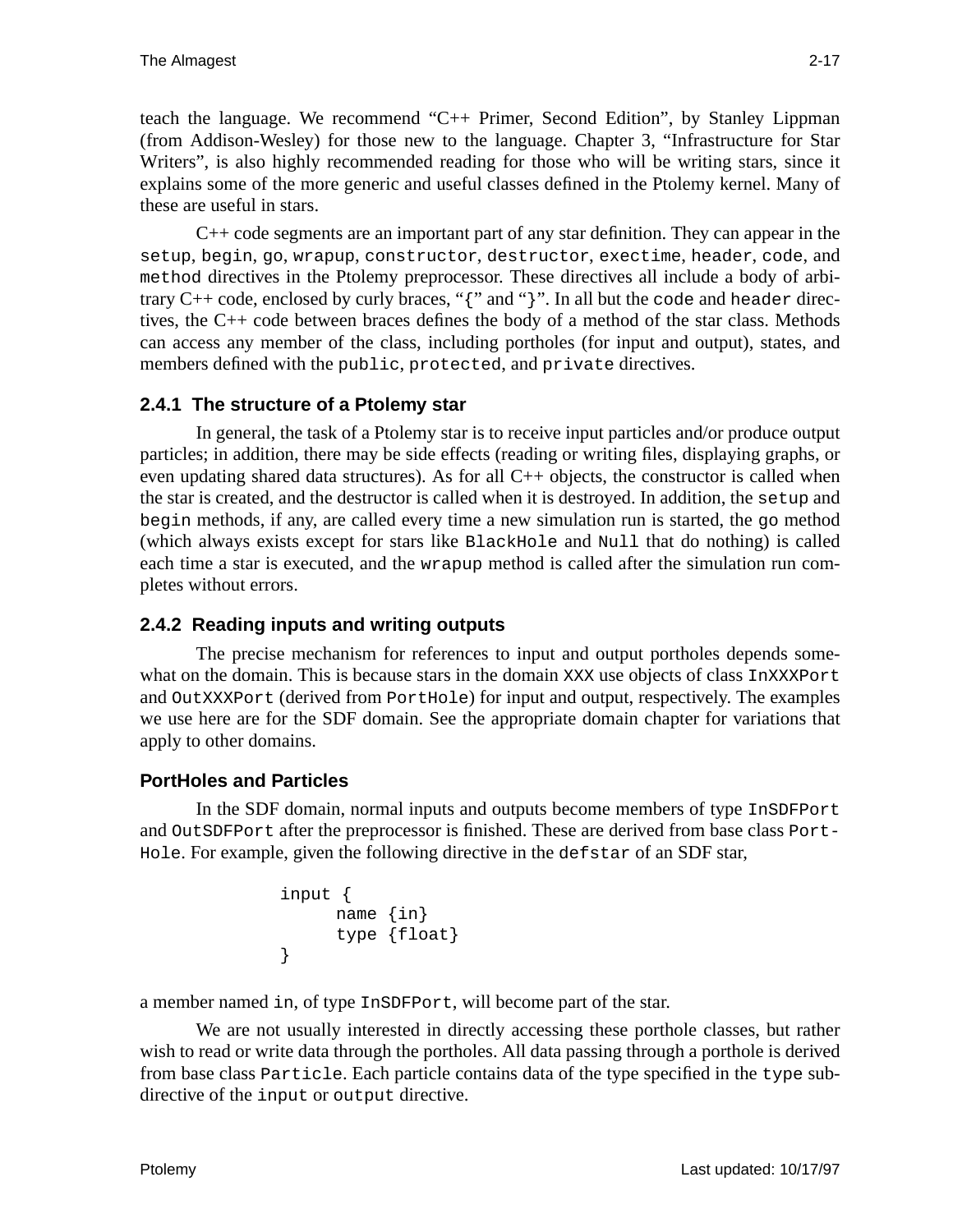The operator "%" operating on a porthole returns a reference to a particle. Consider the following example:

```
go {
     Particle& currentSample = in%0;
     Particle& pastSample = in%1;
      ...
}
```
The right-hand argument to the "\*" operator specifies the delay of the access. A zero always means the most recent particle. A one means the particle arriving just before the most recent particle. The same rules apply to outputs. Given an output named out, the same particles that are read from in can be written to out in the same order as follows:

```
go {
      ...
     out%1 = pastSample;
     out%0 = currentSample;
}
```
This works because out%n returns a *reference* to a particle, and hence can accept an assignment. The assignment operator for the class Particle is overloaded to make a copy of the data field of the particle.

Operating directly on class Particle, as in the above examples, is useful for writing stars that accept anytype of input. The operations need not concern themselves with the type of data contained by the particle. But it is far more common to operate numerically on the data carried by a particle. This can be done using a cast to a compatible type. For example, since in above is of type float, its data can be accessed as follows:

```
go {
     Particle& currentSample = in%0;
     double value = double(currentSample);
      ...
}
```
or more concisely,

```
go {
     double value = double(in80);...
}
```
The expression  $double(in%0)$  can be used anywhere that a double can be used. In many contexts, where there is no ambiguity, the conversion operator can be omitted:

```
double value = in§0;
```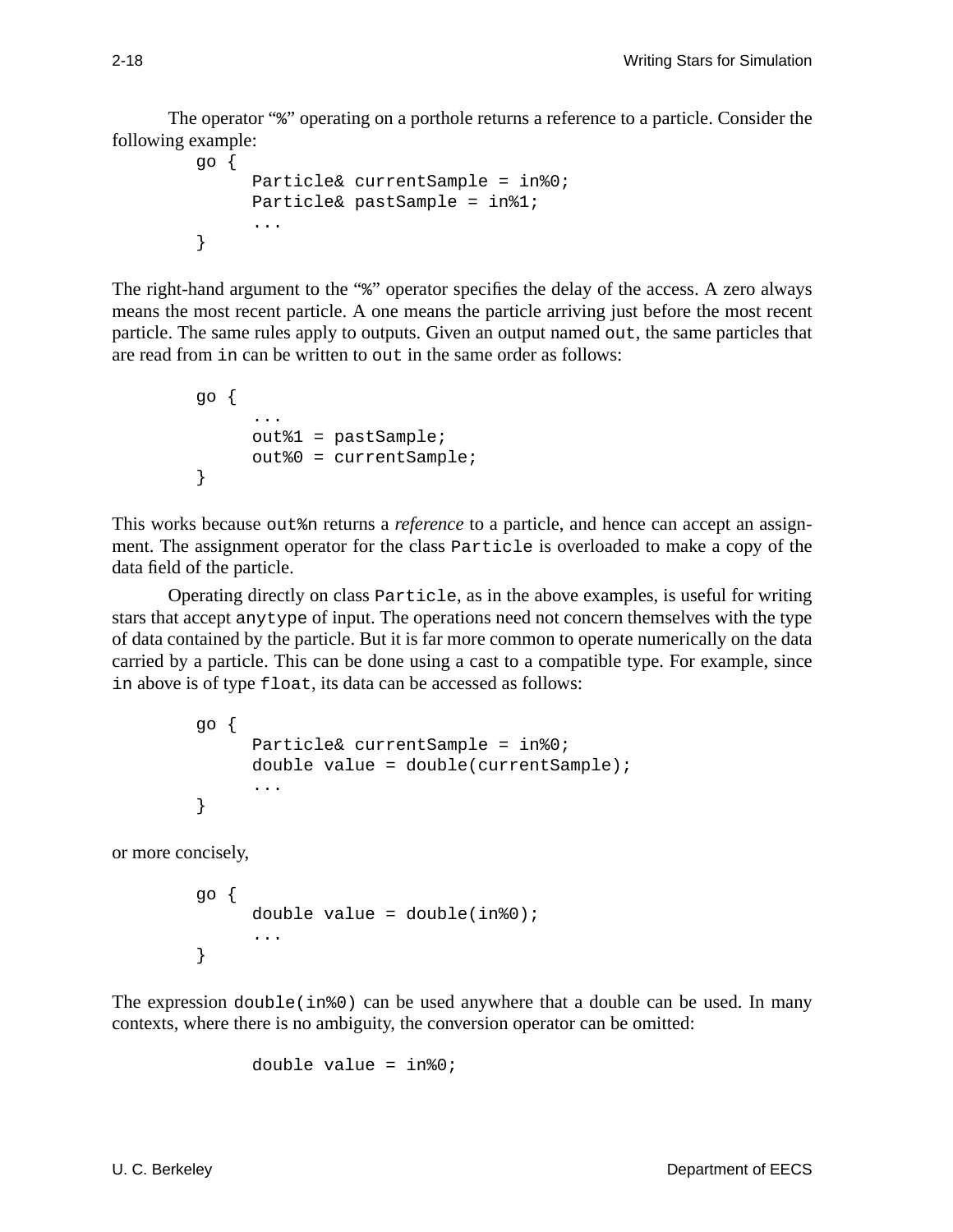However, since conversion operators are defined to convert particles to several types, it is often necessary to indicate precisely which type conversion is desired.

To write data to an output porthole, note that the right-hand side of the assignment operator should be of type Particle, as shown in the above example. An operator << is defined for particle classes to make this more convenient. Consider the following example:

```
go {
     float t;
     t = some value to be sent to the output
     out%0 << t;
}
```
Note the distinction between the << operator and the assignment operator; the latter operator copies Particles, the former operator loads data into particles. The type of the right-side operand of << may be int, float, double, Fix, Complex or Envelope; the appropriate type conversion will be performed. For more information on the Envelope and Message types, please see the chapter "Data Types" on page 4-1.

## **SDF PortHole parameters**

In the above example, where in%1 was referenced, some special action is required to tell Ptolemy that past input particles are to be saved. Special action is also required to tell the SDF scheduler how many particles will be consumed at each input and produced at each output when a star fires. This information can be provided through a call to setSDFParams in the setup method. This has the syntax

```
setup {
     name.setSDFParams(multiplicity, past)
}
```
where name is the name of the input or output porthole,  $multiplicity$  is the number of particles consumed or produced, and past is the maximum value that *offset* can take in any expression of the form  $name\mathcal{E}ofEset$ . For example, if the go method references name  $\mathcal{E}0$  and name%1, then past would have to be at least one. It is zero by default.

## **Multiple PortHoles**

Sometimes a star should be defined with *n* input portholes or *n* output portholes, where *n* is variable. This is supported by the class MultiPortHole and its derived classes. An object of this class has a sequential list of PortHoles. For SDF, we have the specialized derived class MultiInSDFPort (which contains InSDFPorts) and MultiOutSDFPort (which contains OutSDFPorts).

Defining a multiple porthole is easy, as illustrated next:

```
defstar {
     ...
     inmulti {
           name {input_name}
```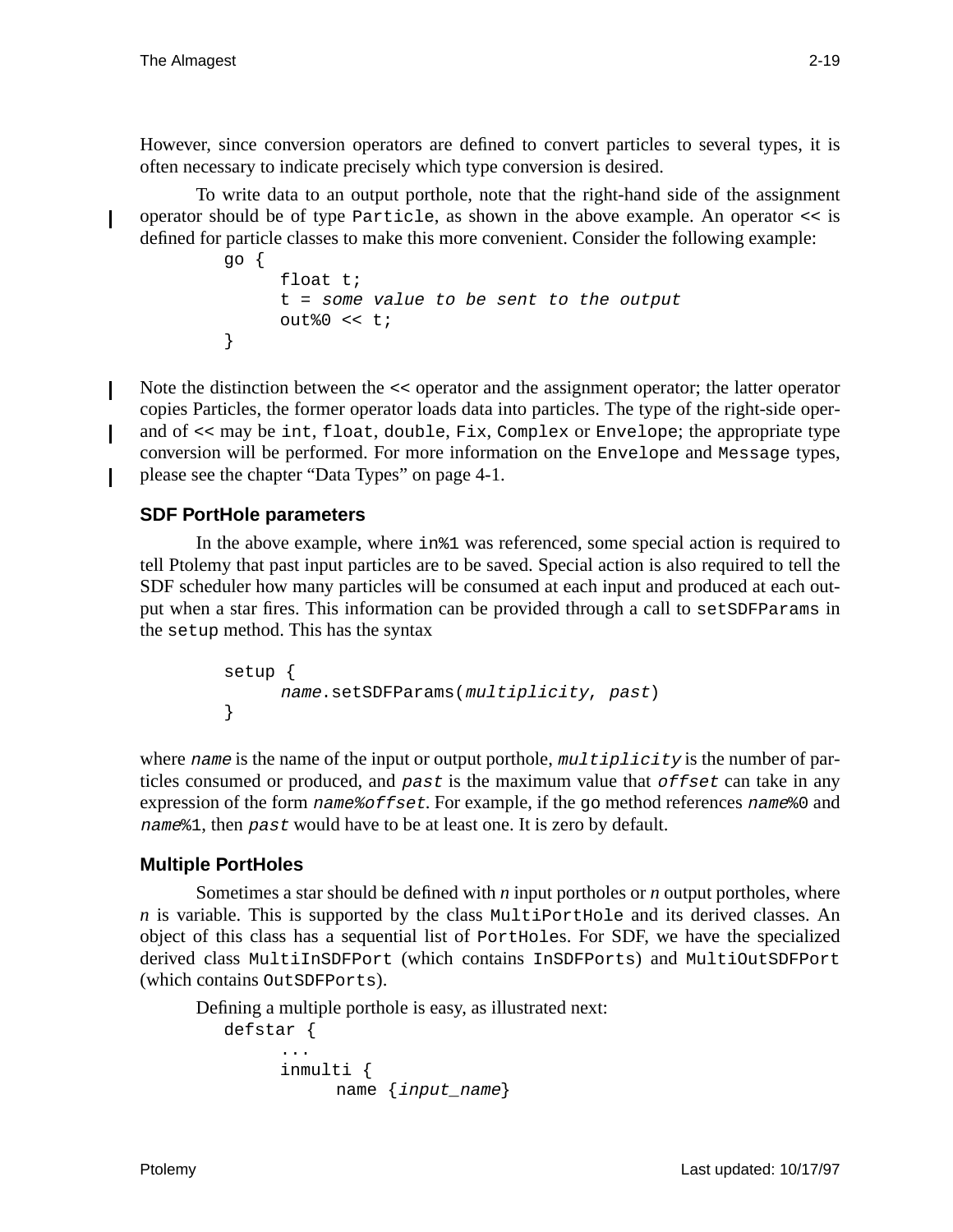```
type {input_type}
}
outmulti {
     name {output_name}
     type {output_type}
}
...
```
To successively access individual portholes in a MultiPortHole, the MPHIter iterator class should be used. Iterators are explained in more detail in "Iterators" on page 3-10. Consider the following code segment from the definition of the SDF Fork star:

```
input {
      name{input}
      type{ANYTYPE}
}
outmulti {
      name{output}
      type\{=\text{input}\}}
go {
      MPHIter nextp(output);
      PortHole* p;
      while ((p = nextp++) != 0)(*p) %0 = input %0;
}
```
A single input porthole supplies a particle that gets copied to any number of output portholes. The type of the output MultiPortHole is inherited from the type of the input. The first line of the go method creates an MPHIter iterator called nextp, initialized to point to portholes in output. The "++" operator on the iterator returns a pointer to the next porthole in the list, until there are no more portholes, at which time it returns NULL. So the while construct steps through all output portholes, copying the input particle data to each one.

Consider another example, taken from the SDF Add star:

```
inmulti {
     name {input}
     type {float}
}
output {
     name {output}
     type {float}
}
go {
     MPHIter nexti(input);
     PortHole *p;
     double sum = 0.0;
```
I

}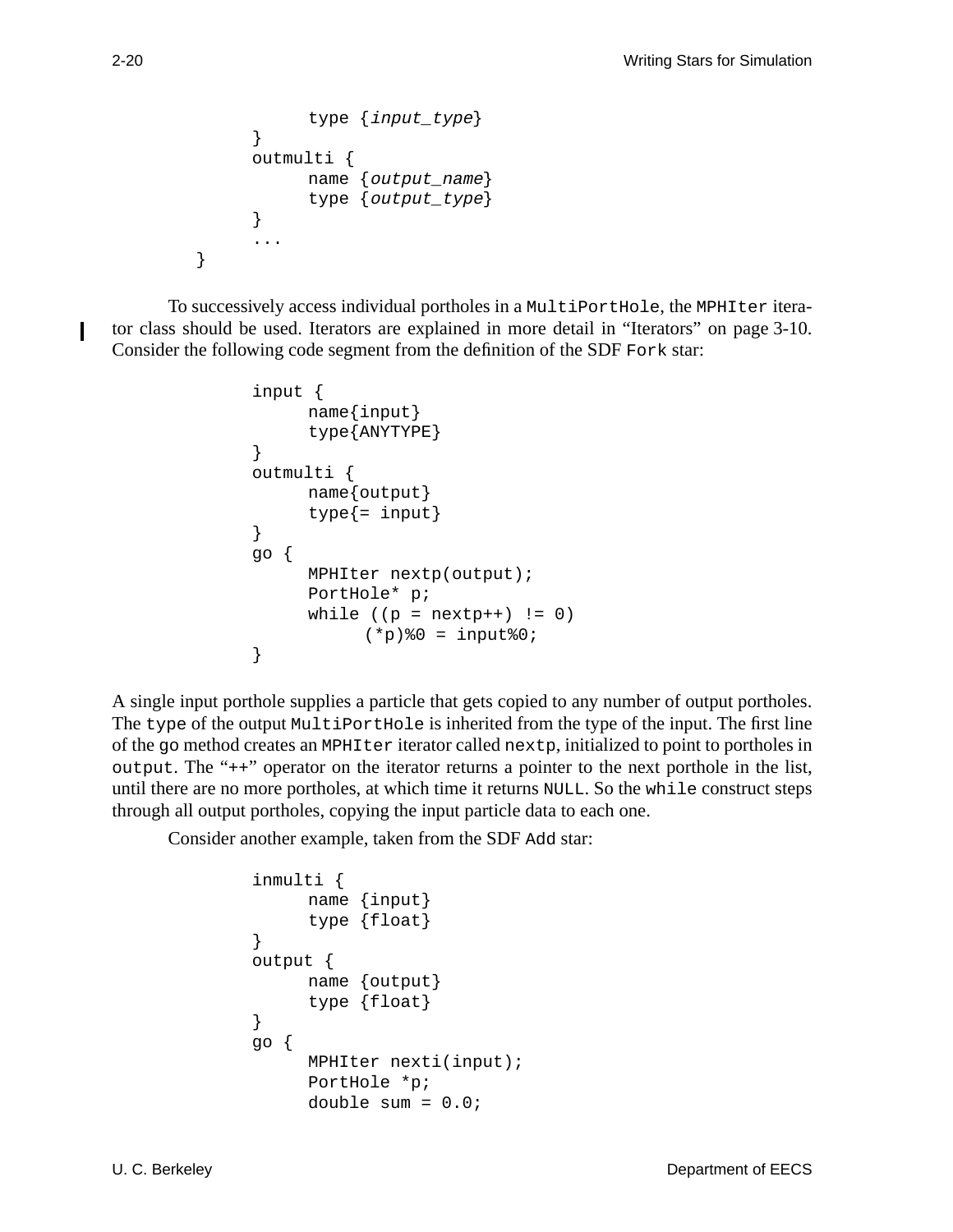```
while ((p = nexti++) != 0)
     sum += double((*p) %0);
output%0 << sum;
```
Again, an MPHIter iterator named nexti is created and used to access the inputs.

Upon occasion, the numberPorts method of class MultiPortHole, which returns the number of ports, is useful. This is called simply as  $portname_numberPorts()$ , and it returns an int.

## **Type conversion**

}

The type conversion operators and "<<" operators are defined as virtual methods in the base class Particle. There are never really objects of class Particle in the system; instead, there are objects of class IntParticle, FloatParticle, ComplexParticle, and FixParticle, which hold data of type int, double (not float!), Complex, and Fix, respectively (there are also MessageParticle and a variety of matrix particles, described later). The conversion and loading operators are designed to "do the right thing" when an attempt is made to convert between mismatched types.

Clearly we can convert an int to a double or Complex, or a double to a Complex, with no loss of information. Attempts to convert in the opposite direction work as follows: conversion of a Complex to a double produces the magnitude of the complex number. Conversion of a double to an int produces the greatest integer that is less than or equal to the double value. There are also operators to convert to or from float and Fix.

Each particle also has a virtual print method, so a star that writes particles to a file can accept anytype.

## **2.4.3 States**

A state is defined by the state directive. The star can use a state to store data values, remembering them from one invocation to another. They differ from ordinary members of the star, which are defined using the public, protected, and private directives, in that they have a name, and can be accessed from outside the star in systematic ways. For instance, the graphical interface pigi permits the user to set any state with the A\_SETTABLE attribute to some value prior to a run, using the *edit-params* command. The interpreter provides similar functionality through the setstate command. The state attributes are set in the state directive. A state may be modified by the star code during a run. The attribute A\_NONCONSTANT is used as a pragma to mark a state as one that gets modified during a run. There is currently no mechanism for checking the correctness of these attributes.

All states are derived from the base class State, defined in the Ptolemy kernel. The derived state classes currently defined in the kernel are FloatState, IntState, Complex-State, StringState, FloatArrayState, IntArrayState, ComplexArrayState, and StringArrayState.

A state can be used in a star method just like the corresponding predefined data types. As an example, suppose the star definition contains the following directive:

```
state {
```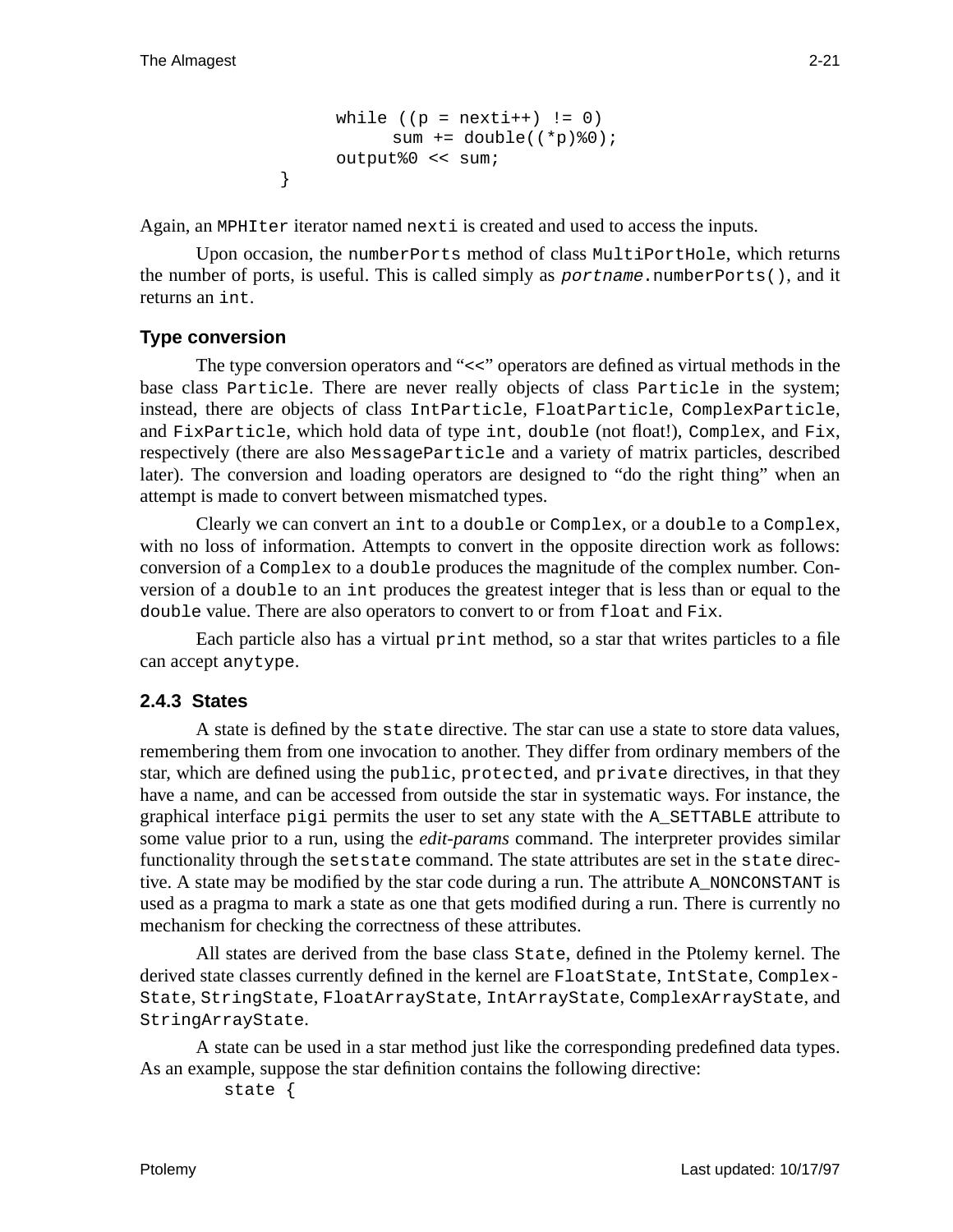```
name { myState }
     type { float }
     default { 1.0 }
     descriptor { Gain parameter. }
}
```
This will define a member of class FloatState with default value 1.0. No attributes are defined, so A\_CONSTANT and A\_SETTABLE, the default attributes, are assumed. To use the value of a state, it should be cast to type double, either explicitly by the programmer or implicitly by the context. For example, the value of this state can be accessed in the go method as follows:

```
go {
     output%0 << double(myState) * double(input%0);
}
```
The references to input and output are explained above. The reference to myState has an explicit cast to double; this cast is defined in FloatState class. Similarly, a cast to int is available for IntState, to Complex from ComplexState, and to const char\* for Stringstate). In principle, it is possible to rely on the compiler to automatically invoke this cast. However:

**Warning**: some compilers (notably some versions of g++) may not choose the expected cast. In particular,  $g_{++}$  has been known to cast everything to  $Fix$  if the explicit cast is omitted in expressions similar to that above. The arithmetic is then performed using fixed-point point computations. This will be dramatically slower than double or integer arithmetic, and may yield unexpected results. It is best to explicitly cast states to the desired form. An exception is with simple assignment statements, like

```
double stateValue = myName;
```
Even g++ gets this right. Explicit casting should be used whenever a state is used in an expression. For example, from the setup method of the SDFChop star, in which use\_past\_inputs is an integer state,

```
if ( int(use_past_inputs) )
  input.setSDFParams(int(nread),int(nread)+int(offset)-1);
else
  input.setSDFParams(int(nread),int(nread)-1);
```
Note that the type  $Complex$  is not a fundamental part of  $C_{++}$ . We have implemented a subset of the Complex class as defined by several library vendors; we use our own version for maximum portability. Using the ComplexState class will automatically ensure the inclusion of the appropriate header files. A member of the Complex class can be initialized and operated upon any number of ways. For details, see "The Complex data type" on page 4-1.

A state may be updated by ordinary assignment in  $C_{++}$ , as in the following lines

I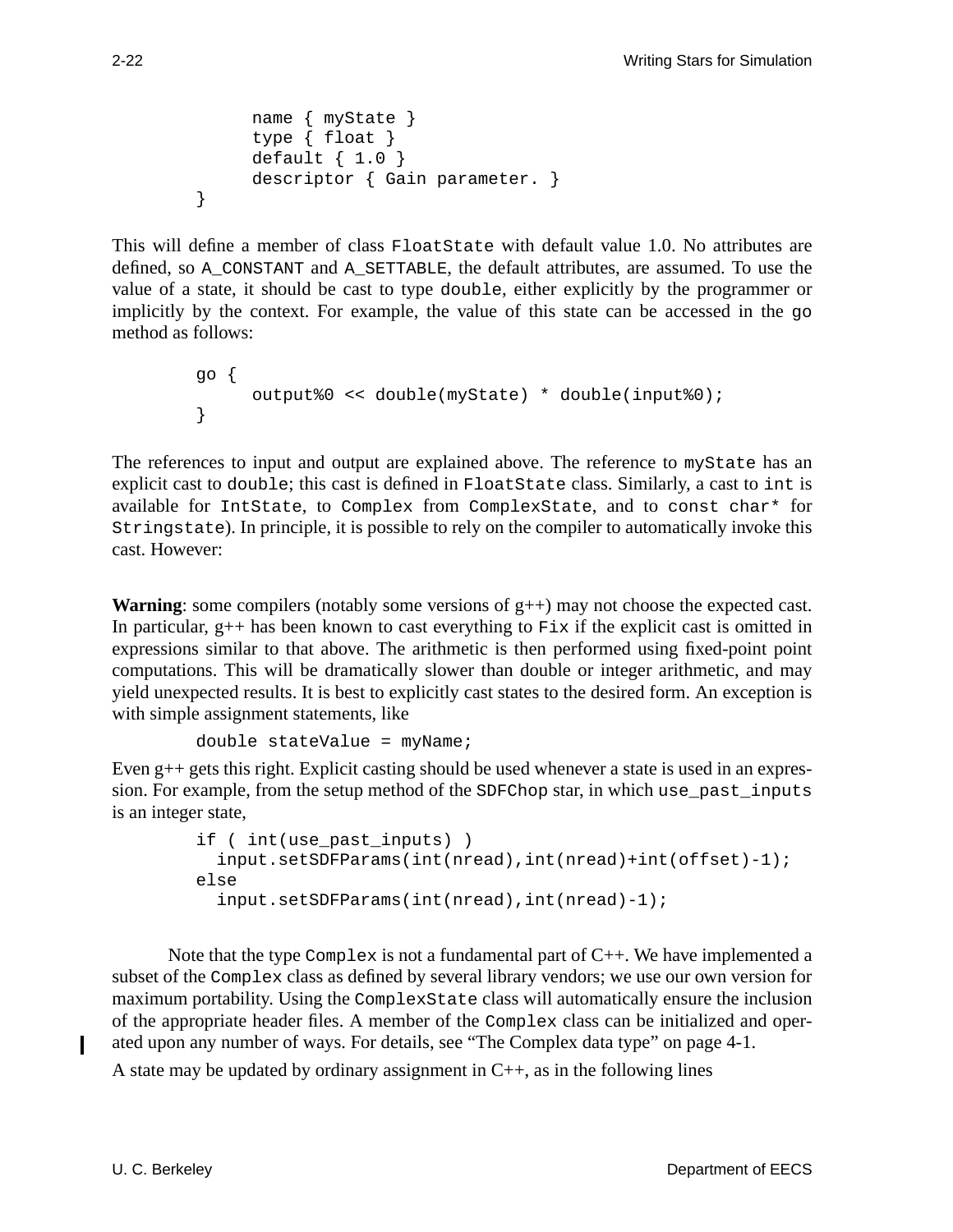```
double t = expression;
myState = ti
```
This works because the FloatState class definition has overloaded the assignment operator ("=") to set its value from a double. Similarly, an IntState can be set from an int and a StringState can be set from a char\* or const char\* .

## **2.4.4 Array States**

The ArrayState classes ( FloatArrayState, IntArrayState and ComplexArrayState) are used to store arrays of data. For example,

```
state {
     name { taps }
     type { FloatArray }
     default { "0.0 0.0 0.0 0.0" }
     descriptor { An array of length four. }
}
```
defines an array of type double with dimension four, with each element initialized to zero. Quotes must surround the initial values. Alternatively, you can specify a file name with a prefix  $\lt$ . If you have a file named  $f \circ \circ \circ$  that contains the default values for an array state, you can write,

```
default { "< foo" }
```
If you expect others to be able to use your star, however, you should specify the default filename using a full path. For instance,

```
default { "< ~/user_name/directory/foo" }
```
For default files installed in the Ptolemy directory tree, this should read:

```
default { "< $PTOLEMY/directory/foo" }
```
The format of the file is also a sequence of data separated by spaces (or newlines, tabs, or commas). File input can be combined with direct data input as in

```
default { "< foo 2.0" }
default \{ 0.5 < foo < bar" \}
```
A "repeat" notation is also supported for ArrayState objects: the two value strings

```
default { "1.0 [5]" }
default { "1.0 1.0 1.0 1.0 1.0" }
```
are equivalent. Any integer expression may appear inside the brackets []. The number of elements in an ArrayState can be determined by calling its size method. The size is not specified explicitly, but is calculated by scanning the default value.

As an example of how to access the elements of an ArrayState, suppose fState is a FloatState and aState is a FloatArrayState. The accesses, like those in the follow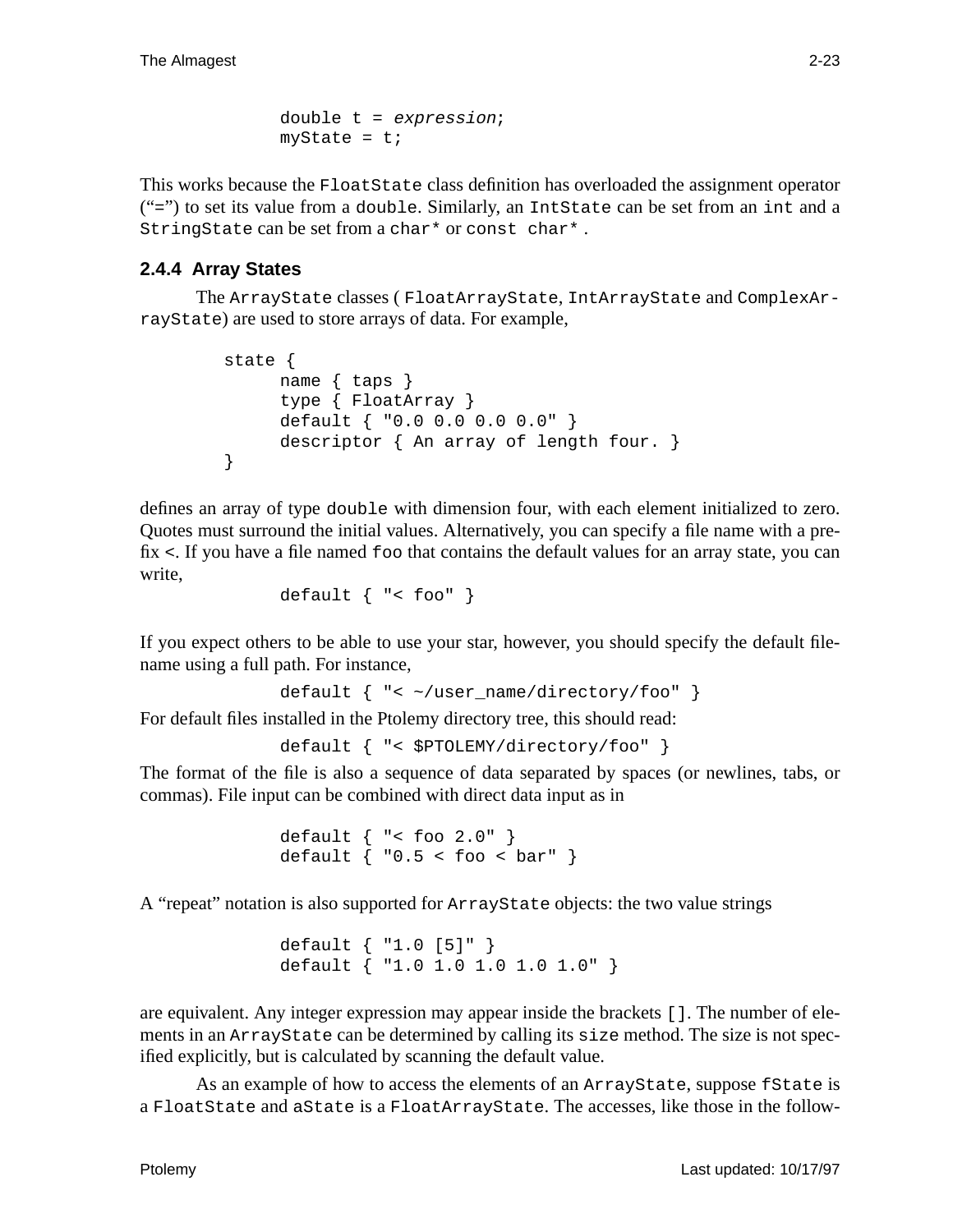ing lines, are routine:

```
fState = aState[1] + 0.5;
aState[1] = (double)fState * 10.0;
aState[0] = (double) fState * aState[2];
```
For a more complete example of the use of FloatArrayState, consider the FIR star defined below. Note that this is a simplified version of the SDF FIR star that does not permit interpolation or decimation.

```
defstar {
      name {FIR}
      domain {SDF}
      desc {
A Finite Impulse Response (FIR) filter.
      }
      input {
            name {signalIn}
            type {float}
      }
      output {
            name {signalOut}
            type {float}
      }
      state {
            name {taps}
            type {floatarray}
            default { "-.04 -.001 .17 .37 .37 .17 -.0018 -.04" }
            desc { Filter tap values. }
      }
      setup {
            // tell the PortHole the maximum delay we will use
            signalIn.setSDFParams(1, taps.size() - 1);
      }
      go {
            double out = 0.0;
            for (int i = 0; i < taps.size(); i++)out += taps[i] * double(signalIn%i);
            signalOut%0 << out;
      }
}
```
Notice the setup method; this is necessary to allocate a buffer in the input PortHole large enough to hold the particles that are accessed in the go method. Notice the use of the size method of the FloatArrayState.

We now illustrate an  $ptc1$  interpreter session using the above FIR star. Assume there is a galaxy called singen that generates a sine wave. you can use it with the FIR star, as in:

> star foop singen star fir FIR star printer Printer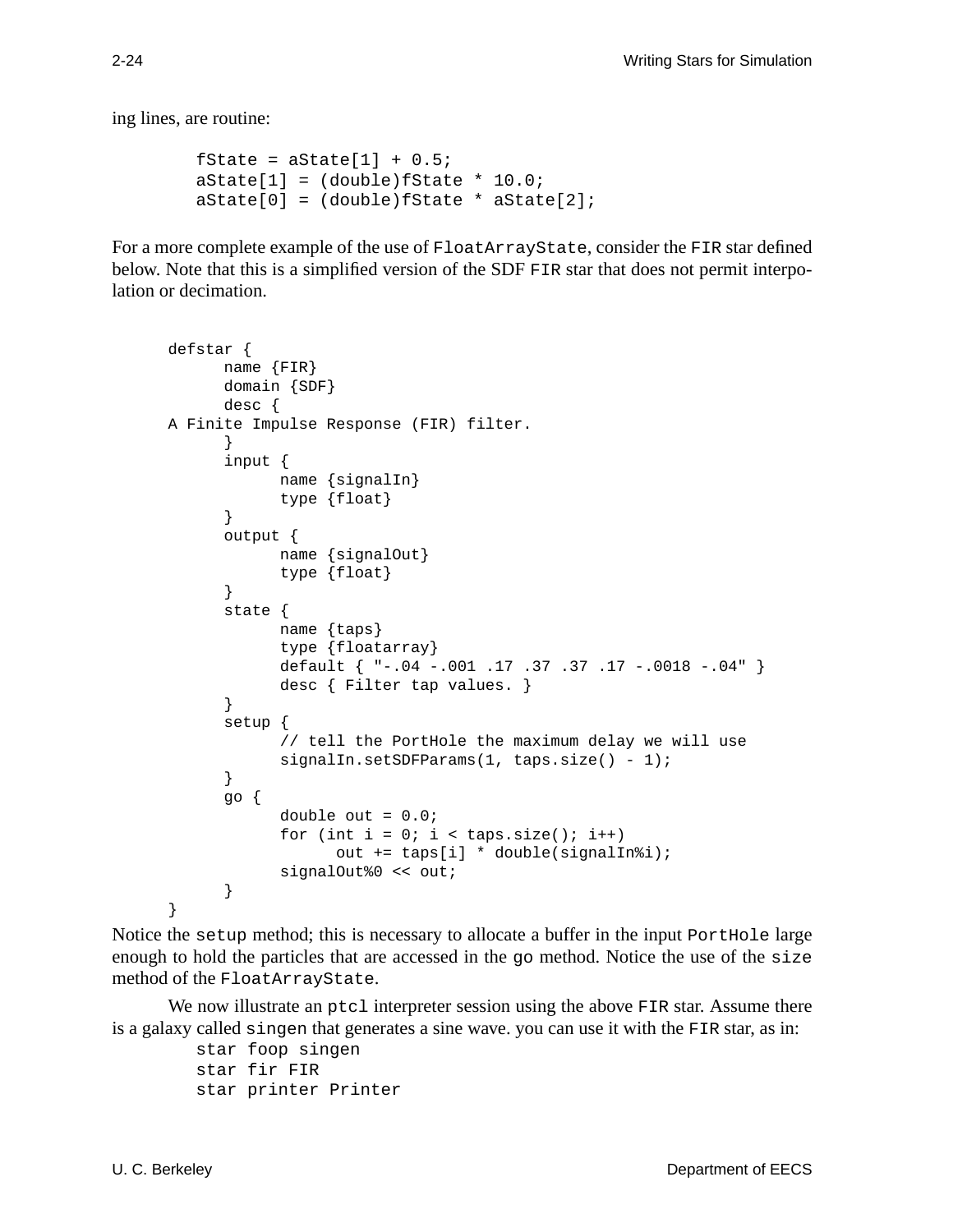```
connect foop output fir signalIn
connect fir signalOut printer input
print fir
Star: mainGalaxy.fir
     ...
States in the star fir:
mainGalaxy.fir.taps type: FloatArray
initial value: -.040609 -.001628 .17853 .37665 .37665 .17853
-.001628 - .040609current value:
0 - 0.0406091 -0.001628
2 .17853
3 .37665
4 .37665
5 .17853
6 -0.0016287 - 0.040609
```
Then you can redefine taps by reading them from a file " $f \circ \circ$ ", which contains the data:

1.1  $-2.2$ 3.3 -4.4

The resulting interpreter commands are:

```
setstate fir taps "<foo 5.5"
print fir
Star: mainGalaxy.fir
     ...
States in the star fir:
mainGalaxy.fir.taps type: FloatArray
initial value: <foo 5.5
current value:
0 1.1
1 - 2.22 3.3
3 - 4.44 5.5
PTOLEMY:
```
This illustrates that *both* the contents and the size of a FloatArrayState are changed by a setstate command. Also, notice that file values may be combined with string values; when < filename

occurs in an *initial value*, it is processed exactly as if the whole file were substituted at that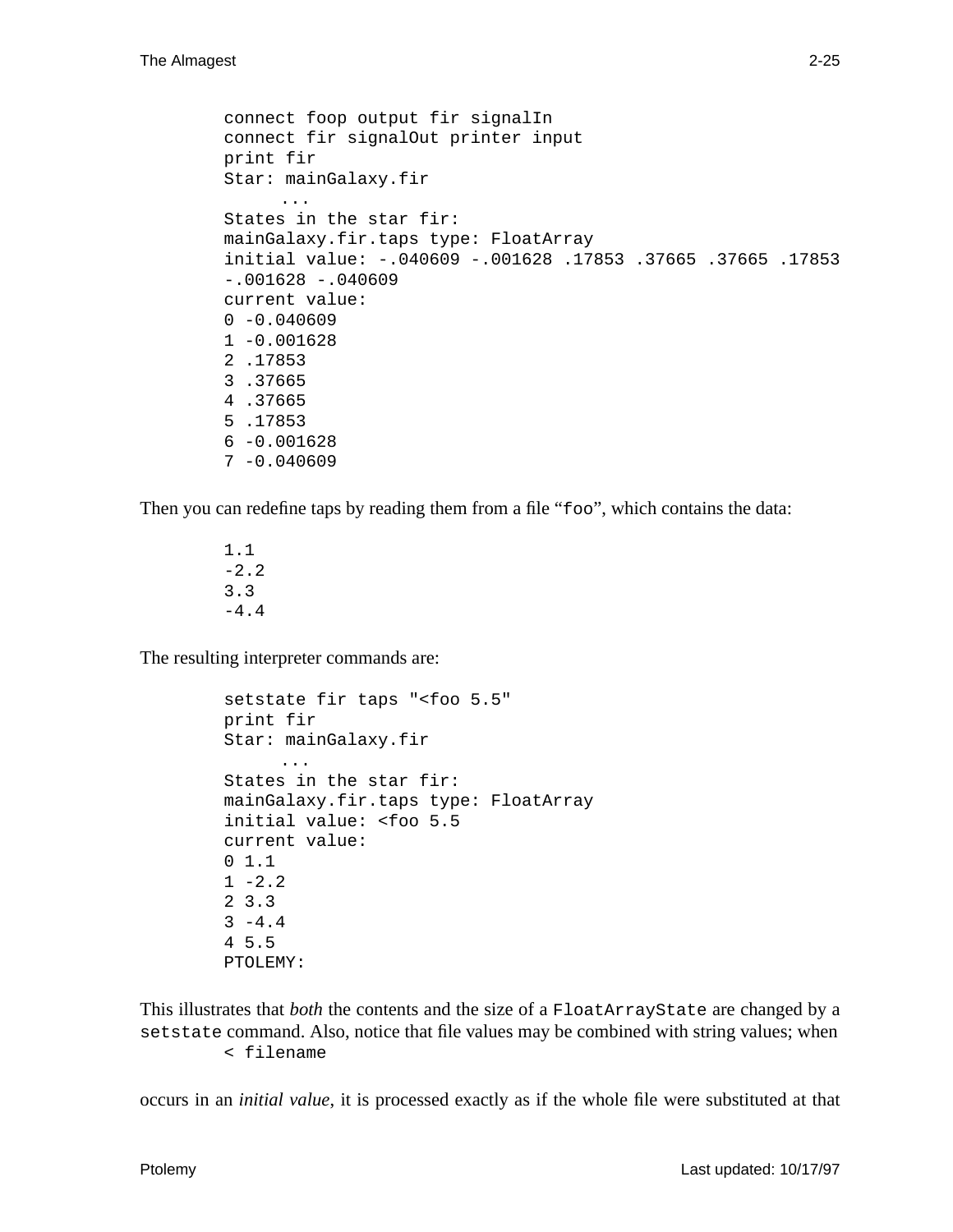point.

# **2.5 Modifying PortHoles and States in Derived Classes**

When one star is derived from another, it inherits all the states of the base class star. Sometimes we want to modify some aspect of the behavior of a base class state in the derived class. This is done by placing calls to member functions of the state in the constructor of the derived star. Useful functions include setInitValue to change the default value, and setAttibututes and clearAttributes to modify attributes.

When creating new stars derived from stars already in the system, you will often also wish to customize them by adding new ports or states. In addition, you may wish to remove ports or states. Although, strictly speaking, you cannot do this, you can achieve the desired effect by simply hiding them from the user.

The following code will hide a particular state named statename from the user:

```
constructor {
     statename.clearAttributes(A_SETTABLE);
}
```
This means that when the user invokes "edit-params" in pigi, statename will not appear as one of the parameters of the star. Of course, the state can still be set and used within the code defining the star.

The same effect can be achieved with outputs or inputs. For instance, given an output named output, you can use the following code:

```
constructor {
     output.setAttributes(P_HIDDEN);
}
```
This means that when you create an icon for this star, no terminal will appear for this port. This is most useful when output is a multiporthole, because this means simply that there will be zero instances of the individual portholes.

This technique can also be used to hide individual portholes, however, the porthole will still be present, so it must be used with caution. Most domains do not allow disconnected portholes, and will flag an error. You can explicitly connect the port within the body of the star (see the kernel manual).

# **2.6 Programming examples**

The following star has no inputs, just an output. The source star generates a linearly increasing or decreasing sequence of float particles on its output. The state  $value$  is initialized to define the value of the first *output*. Each time the star go method fires, the value state is updated to store the next output value. Hence, the attributes of the value state are set so that the state can be overwritten by the star's methods. By default, the star will generate the output sequence 0.0, 1.0, 2.0, etc.

```
defstar {
     name { Ramp }
      domain { SDF }
     desc {
```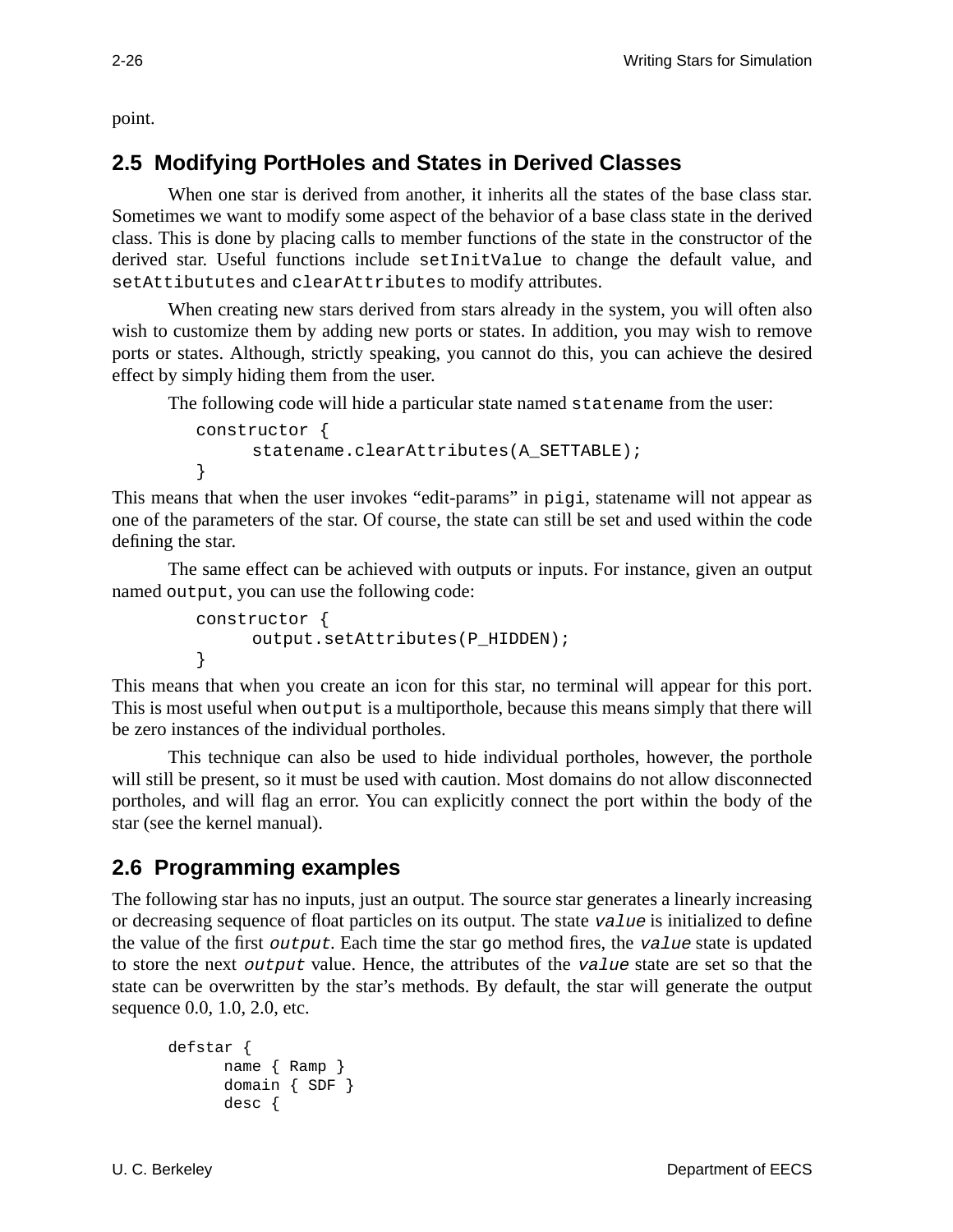```
Generates a ramp signal, starting at "value" (default 0)
with step size "step" (default 1).
      }
      output {
            name { output }
            type { float }
      }
      state {
            name { step }
            type { float }
            default { 1.0 }
            desc { Increment from one sample to the next. }
      }
      state {
            name { value }
            type { float }
            default { 0.0 }
            desc { Initial (or latest) value output by Ramp. }
            attributes { A_SETTABLE|A_NONCONSTANT }
      }
      go {
            double t = double(value);output%0 << t;
            t += step;
            value = t;
      }
}
```
The next example is the Gain star, which multiplies its input by a constant and outputs the result:

```
defstar {
      name { Gain }
      domain { SDF }
      desc { Amplifier: output is input times "gain" (default 1.0). }
      input {
            name { input }
            type { float }
      }
      output {
            name { output }
            type { float }
      }
      state {
            name { gain }
            type { float }
            default { "1.0" }
            desc { Gain of the star. }
      }
      go {
            output%0 << double(gain) * double(input%0);
      }
}
```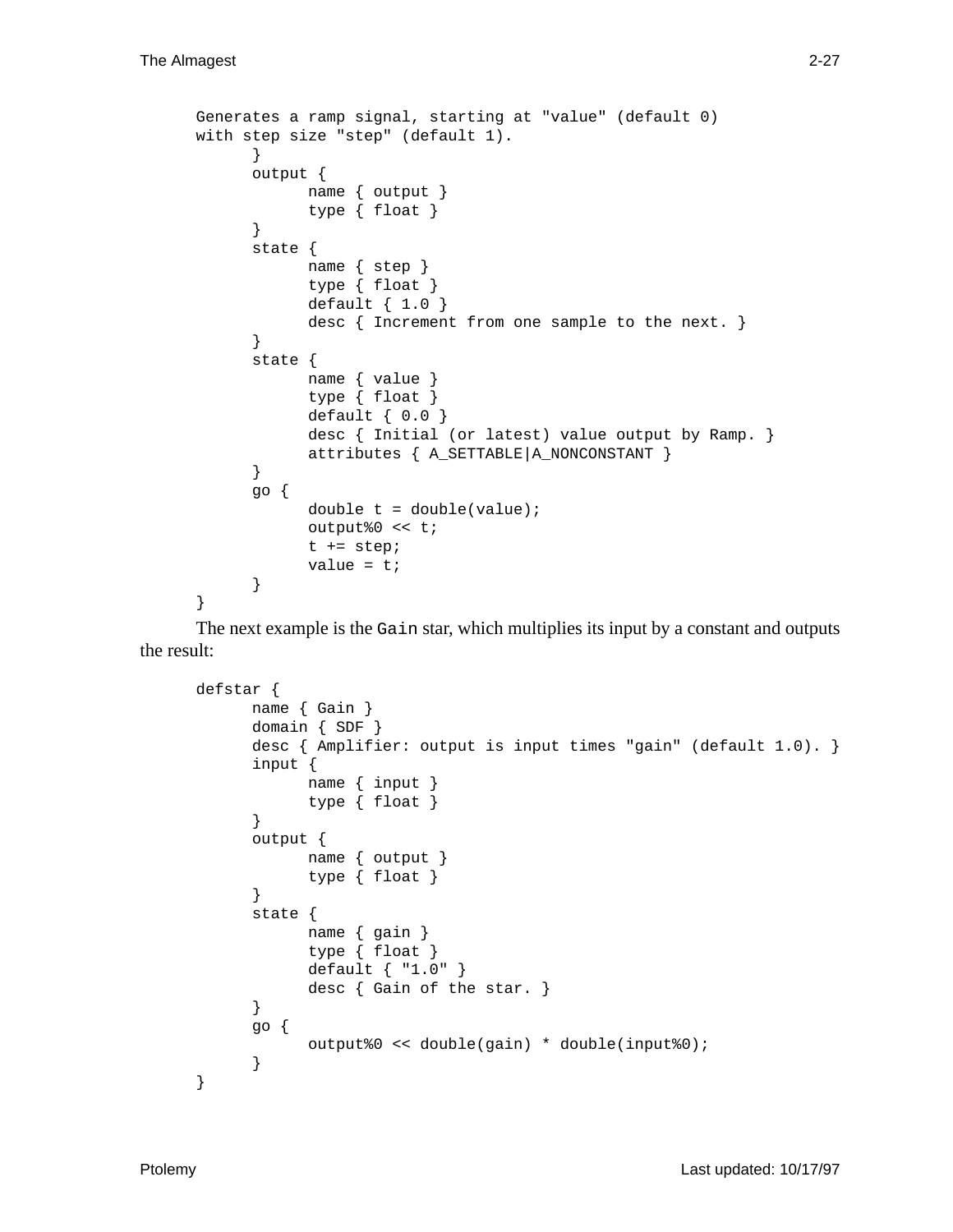The following example of the Printer star illustrates multiple inputs, ANYTYPE inputs, and the use of the print method of the Particle class.

```
defstar {
      name { Printer }
      domain { SDF }
      inmulti {
            name { input }
            type { ANYTYPE }
      }
      state {
            name { fileName }
            type { string }
            default { "<cout>" }
            desc { Filename for output. }
      }
      hinclude { "pt fstream.h" }
      protected {
            pt_ofstream *p_out;
      }
      constructor \{ p_out = 0; \}destructor { LOG_DEL; delete p_out;}
      setup {
            delete p_out;
            p_out = new pt_ofstream(fileName);
      }
      go {
            pt ofstream& output = *p out;
            MPHIter nexti(input);
            PortHole* p;
            while ((p = nexti++) != 0)
                  output << ((*p)%0).print() << "\t";
            output << "\n";
      }
}
```
This star is *polymorphic* since it can operate on any type of input. Note that the default value of the output filename is <cout>, which causes the output to go to the standard output. This and other aspects of the pt\_ofstream output stream class are explained below in "Extended input and output stream classes" on page 3-2. The iterator nexti used to scan the input is explained in "Iterators" on page 3-10.

# **2.7 Preventing Memory Leaks in C++ Code**

Memory leaks occur when new memory is allocated dynamically and never deallocated. In C programs, new memory is allocated by the malloc or calloc functions, and deallocated by the free function. In  $C_{++}$ , new memory is usually allocated by the new operator and deallocated by the delete or the delete [] operator. The problem with memory leaks is that they accumulate over time and, if left unchecked, may cripple or even crash a program. We have taken extensive steps to eliminate memory leaks in the Ptolemy software environment by following the guidelines below and by tracking memory leaks with Purify (a

I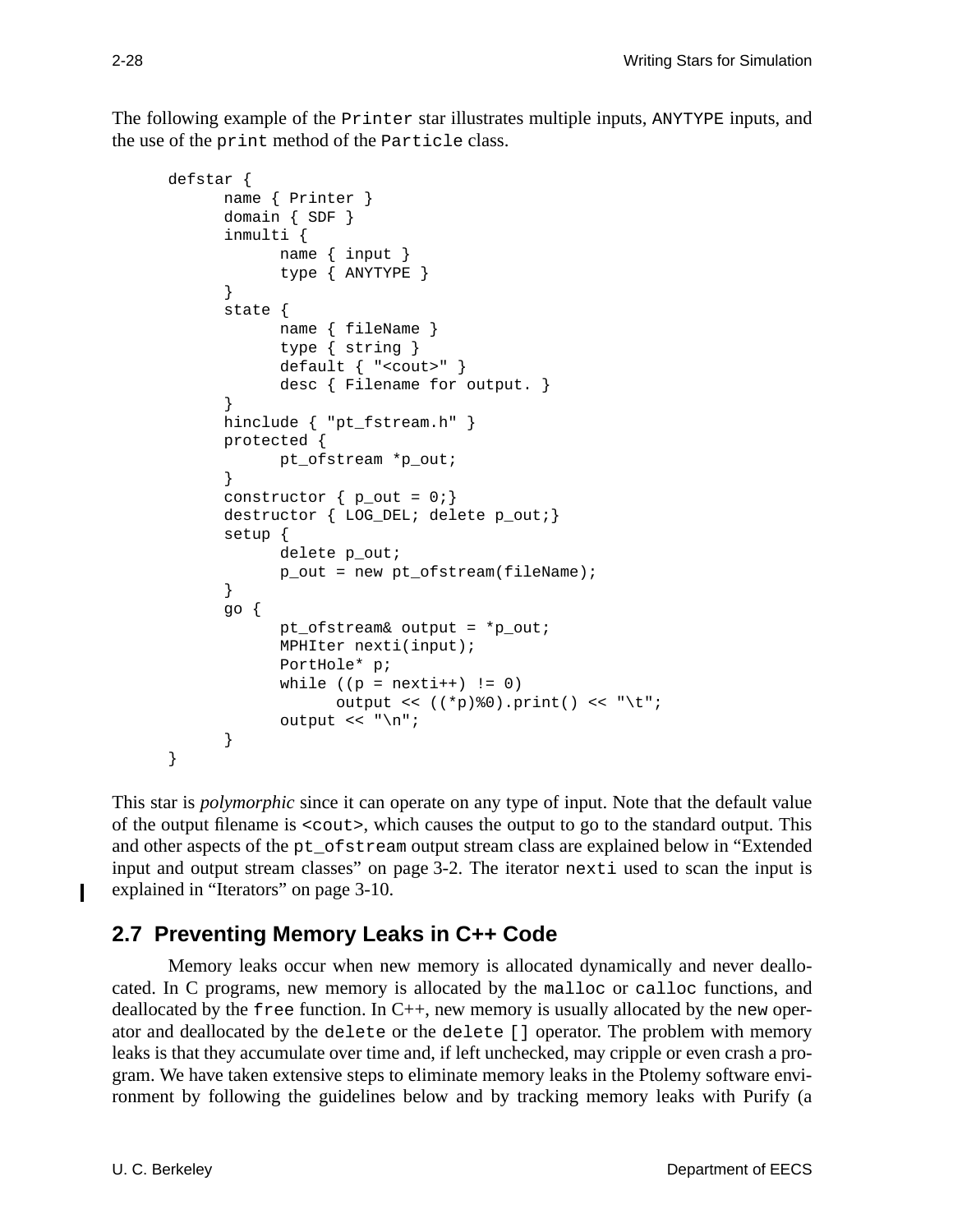commercial tool from Pure Software Inc.).

One of the most common mistakes leading to memory leaks is applying the wrong delete operator. The delete operator should be used to free a single allocated class or data value, whereas the delete [] operator should be used to free an array of data values. In C programming, the free function does not make this distinction.

Another common mistake is overwriting a variable containing dynamic memory without freeing any existing memory first. For example, assume that thestring is a data member of a class, and in one of the methods (other than the constructor), there is the following statement:

```
thestring = new char[buflen];
This code should be
```

```
delete [] thestring;
thestring = new char[buflen];
```
Using delete is not necessary in a class's constructor because the data member would not have been allocated previously.

In writing Ptolemy stars, the delete operator should be applied to variables containing dynamic memory in both the star's setup and destructor methods. In the star's constructor method, the variables containing dynamic memory should be initialized to zero. By freeing memory in both the setup and destructor methods, one covers all possible cases of memory leaks during simulation. Deallocating memory in the setup method handles the case in which the user restarts a simulation, whereas deallocating memory in the destructor covers the case in which the user exits a simulation. This includes the cases that arise when error messages are generated. For an example implementation, see the implementation of the SDFPrinter star given in Section 2.6.

Another common mistake is not paying attention to the kinds of strings returned by functions. The function savestring returns a new string dynamically allocated and should be deleted when no longer used. The expandPathName, tempFileName, and makeLower functions return new strings, as does the Target::writeFileName method. Therefore, the strings returned by these routines should be deleted when they are no longer needed, and code such as

```
savestring( expandPathName(s) )
is redundant and should be simplified to
```

```
expandPathName(s)
```
to avoid a memory leak due to not keeping track of the dynamic memory returned by the function savestring.

Occasionally, dynamic memory is being used when instead local memory could have been used. For example, if a variable is only used as a local variable inside a method or function and the value of the local variable is not returned or passed to outside the method or function, then it would be better to simply use local memory. For example,

```
char* localstring = new char[len + 1];
if ( person == absent ) return;
strcpy(localstring, otherstring);
delete [] localstring;
```